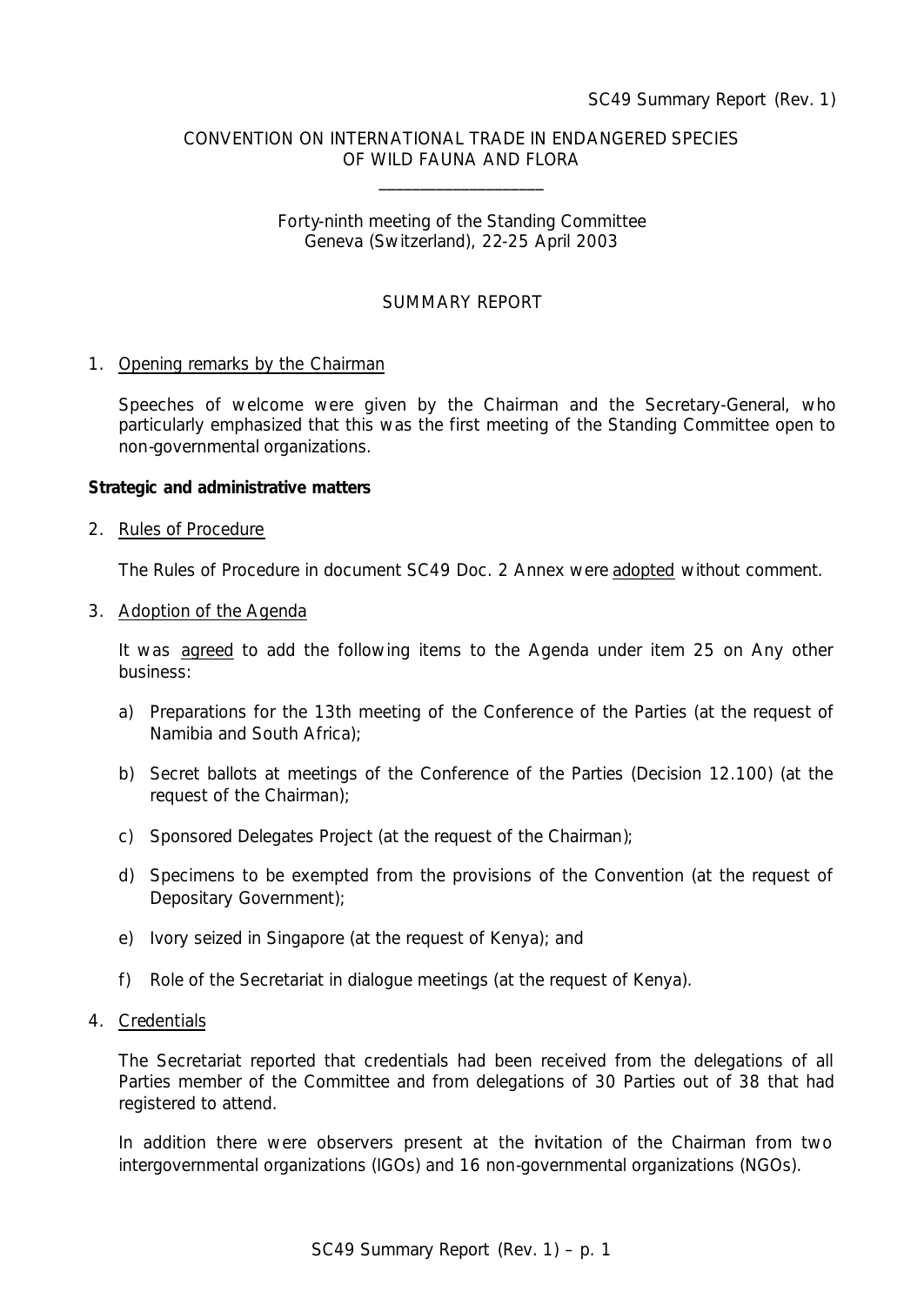## 5. Admission of observers

The Standing Committee agreed to the admission of the organizations listed in document SC49 Doc. 5 Annex. There was much discussion of whether to specify, for each organization represented by observers, the agenda items for which they could attend the meeting. It was in particular emphasized that there were a number of sensitive issues relating to compliance, punitive measures and the results of investigations that it would not be appropriate to discuss before non-governmental observers. It was suggested that for the present meeting the discussion of certain agenda items could be closed to observers, but for future meetings observer organizations could be told in advance for which discussions they would be authorized to participate. Attention was drawn to the fact that all organizations represented were from developed countries and it was suggested that NGOs from such countries might in future fund the participation of observers from developing countries.

It was agreed that the discussion of the following Agenda items would be closed to observers from non-governmental organizations: 13, 16, 17 and 18. It was noted that discussion of other Agenda items could also be closed if agreed by the Committee.

During this discussion, interventions were made by the representatives of Africa (South Africa), Asia (China), Europe (Germany, Norway), Central and South America and the Caribbean (Ecuador), North America (United States of America), Oceania (Australia), the Depositary Government and the observer from Japan.

6. Memoranda of Understanding

# 6.1 Memorandum of Understanding with the Executive Director of the United Nations Environment Programme (UNEP)

The Chairman reported that the required discussion with the Executive Director of UNEP had not yet taken place. The UNEP representative stated that the on-going study by the UN Office of Internal Oversight, into the services provided to conventions by UNEP, would be taken into account in the negotiation of the new Memorandum of Understanding (MoU). Discussions would be planned so that the Chairman could report with a draft memorandum at the 50th meeting of the Standing Committee. The Chairman indicated that the members could submit comments on the existing draft and the representative of Switzerland advised that his Government had already submitted such comments to the Chairman.

During this discussion, interventions were also made by the representative of North America (United States) and the observer from Mexico.

# 6.2 Memorandum of Understanding with the Convention on the Conservation of Migratory Species of Wild Animals (CMS)

The Secretariat noted that the text of the MoU had been made available as an Annex to document SC49 Doc. 6.2. It reported that an initial draft of the work programme had just been received from the CMS Secretariat. During the discussion, it was suggested that activities already undertaken by each convention should be taken into account in order to ensure synergy and manageable workloads and that the Standing Committee should continue to be involved in the development of the work programme.

The Standing Committee requested the Secretariat to circulate electronically the draft work programme to Standing Committee members for their comments before it is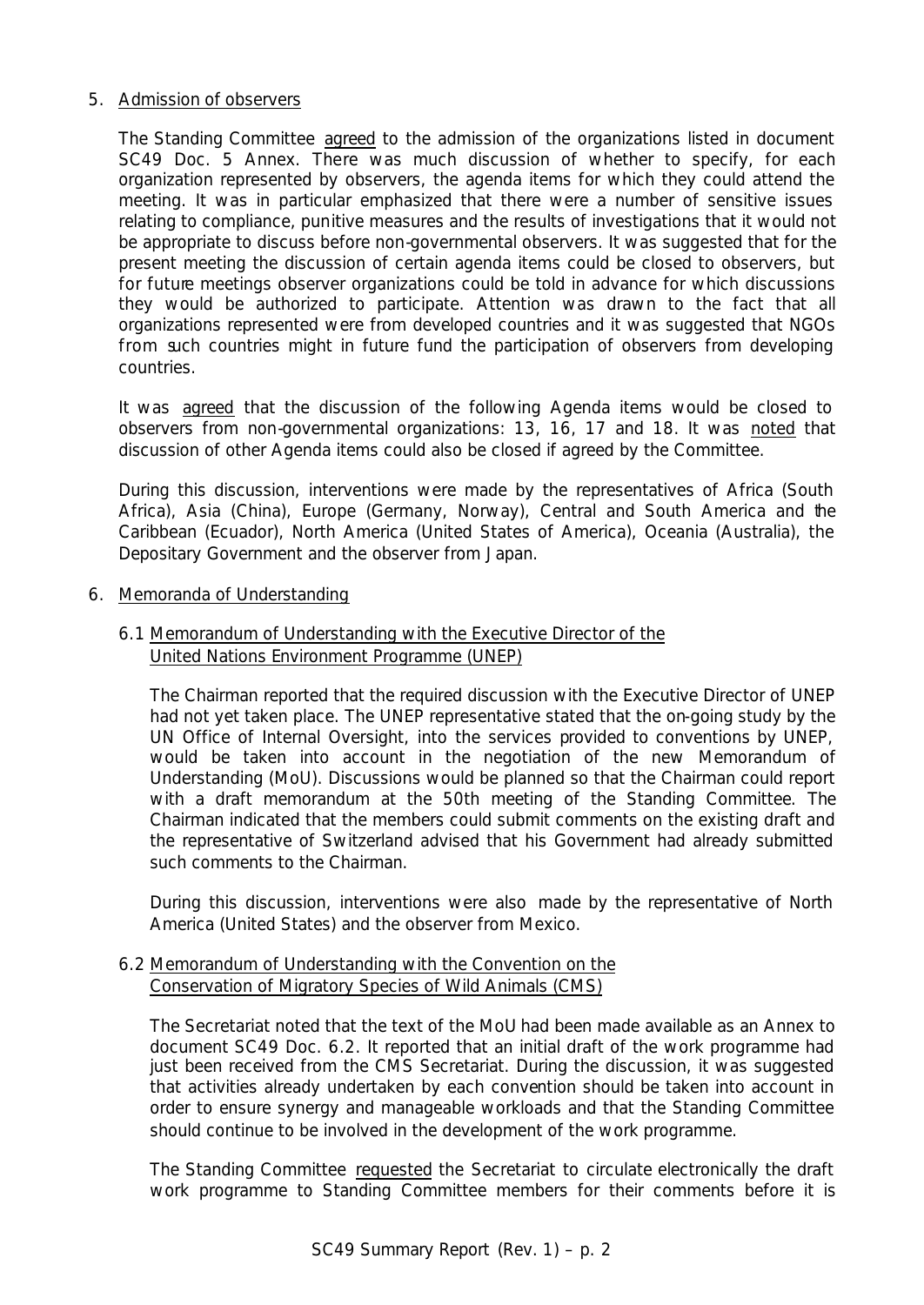finalized and signed by the Secretariats of CITES and CMS. The Committee agreed to postpone its review of the implementation of the work programme and MoU to its 50th meeting.

Interventions were made by the representatives of Central and South America and the Caribbean (Saint Lucia) and Europe (Germany).

## 6.3 Memorandum of Understanding with the Food and Agriculture Organization of the United Nations (FAO)

The Secretariat reported on the 25th session of COFI (Committee on Fisheries, Rome, February 2003). It advised that Decision 12.7 and the draft MoU contained in the Annex to document SC49 Doc. 6.3 had been made available to an open-ended Friends of the Chair group established by COFI to work on a draft MoU and related texts. Some COFI members had objected to the participation of the CITES Secretariat in the Friends of the Chair group and a decision was taken to exclude the Secretariat, together with all intergovernmental organizations and non-governmental organizations. After working in parallel to plenary sessions for several days, the Friends of the Chair group had been unable to reach consensus on a draft MoU but did reach consensus on 'Terms of Reference for *ad hoc* advisory panel for assessment of proposals to CITES' and an 'FAO workplan on CITES and commercially-exploited aquatic species', which had subsequently been adopted by COFI.

The Chairman explained that the draft MoU contained in the Annex had been drafted at his request and with his involvement. He expressed the hope that the Committee could agree on this text or a modified text, so that the Committee could submit the document to FAO for consideration and thereby carry out the instructions of the Conference of the Parties. He noted that document SC49 Inf. 3 proposed certain amendments to the draft MoU.

During discussion, appreciation was expressed for the draft MoU prepared by the Chairman and the Secretariat. It was noted that the draft adhered to Decision 12.7 and was simple, straightforward and flexible. Recognizing that it would be beneficial to reach agreement on a draft MoU during the meeting, the Committee decided to establish a working group for this purpose under the chairmanship of Ecuador.

Participants in the working group were Australia, Chile, Egypt, Japan, Norway, Saint Lucia, the United Kingdom of Great Britain and Northern Ireland, the United States of America, the Secretariat, IFAW and IWMC. In addition to the documents mentioned above, the working group had before it a revised version of the draft MoU containing comments from Norway. The working group met several times but was unable to reach consensus on a draft MoU. There were difficulties over semantics as well as fundamental principles.

Interest was expressed in having additional time to consult and provide input on the draft MoU. The representative of Oceania proposed that Parties be afforded an opportunity to comment on the draft MoU and that the Chairman of the Standing Committee be authorized to negotiate thereafter directly with FAO. An alternative proposal was put forward by Norway under which Parties would be able to comment on the draft MoU and then the Standing Committee would review the comments before authorizing the Chairman to negotiate further with FAO.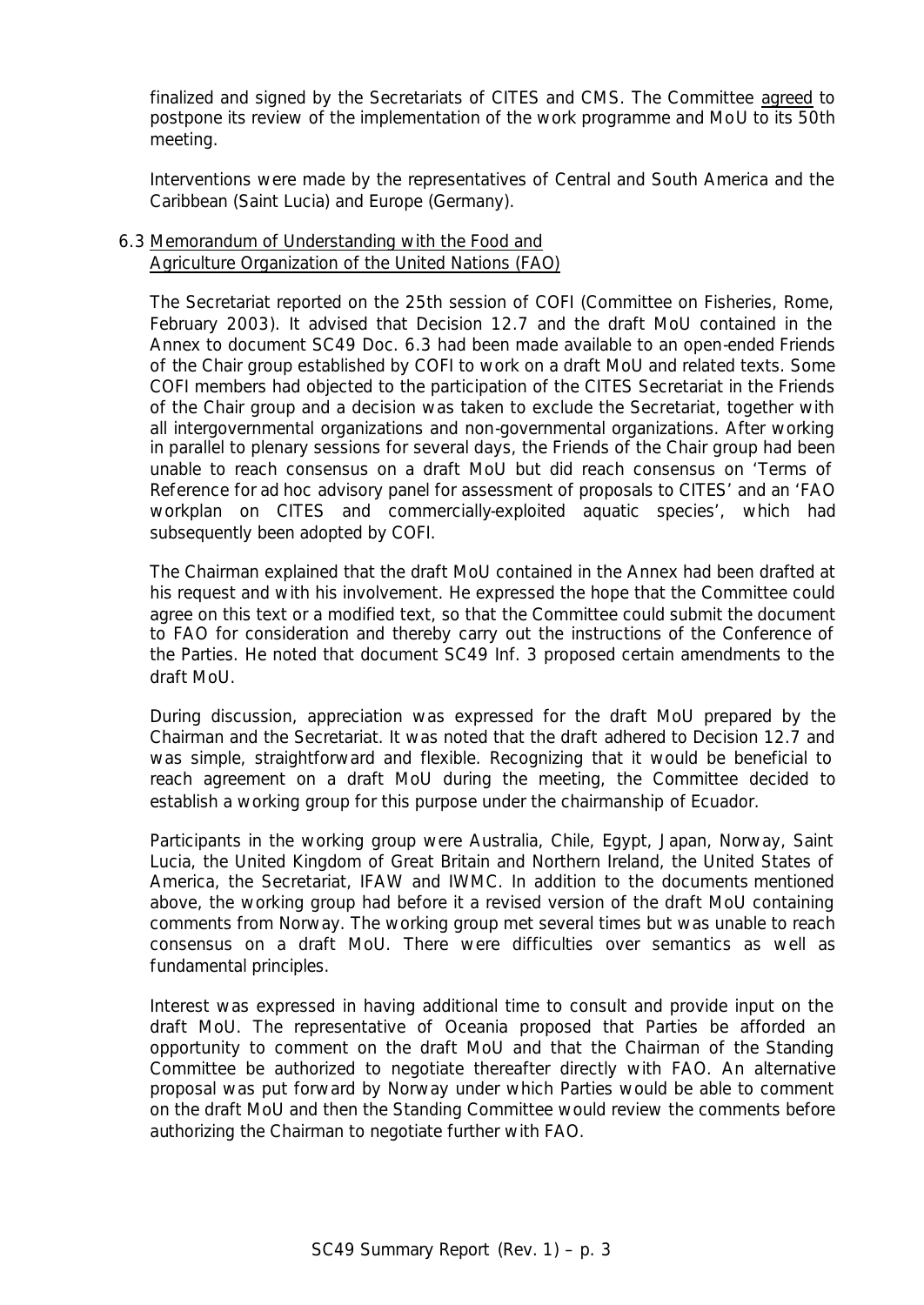Following a vote, with seven members in favour and six against, the Standing Committee agreed that the draft text in the Annex to document SC49 Doc. 6.3 was the document to work from.

Following the recommendations of the working group established during the meeting to consider this issue, the Standing Committee instructed the Secretariat to issue a Notification to the Parties attaching the Annex to document SC49 Doc. 6.3 and inviting comments to be submitted to the Secretariat. It further instructed the Secretariat to make these comments available on the CITES website. The Standing Committee mandated its Chairman to liaise with FAO on the development of a Memorandum of Understanding between CITES and FAO. It also agreed that the Chairman should provide, if possible, a resulting document to the Committee for consideration at its 50th meeting.

Interventions were made by the representatives of Africa (South Africa and the United Republic of Tanzania), Central and South America and the Caribbean (Ecuador and Saint Lucia), Europe (Germany and Norway), North America (United States), Oceania (Australia) and the previous host country (Chile), and the observers from Argentina, Japan, Mexico the International Wildlife Coalition and IFAW.

The following statement was submitted by the representative of Europe (Norway):

*It is Norway's interpretation of Rule 25 of the Rules of Procedure of the Standing Committee that it was not appropriately applied when arriving at the final decision on agenda item 6.3. According to Rule 25, a tie, in the case of voting, may only be broken by the Depositary Government. They have however the choice not to take*  part in the voting. When we had a tie situation on item 6.3, after the voting, the *representative of the Depositary Government was put on the spot and asked to say yes or no to the Chairman's proposal. A correct conduct of this rule might have given a different result, as, in the case of a tie vote on a proposal, the proposal is rejected.*

7. Process for consideration of technical implementation issues

Following a presentation of document SC49 Doc. 7 by the Secretariat, the main points emerging in the discussion were: broad agreement on establishing a working group to advise the Committee on how to tackle certain issues (but not necessarily to conduct the analyses themselves); a need to ensure regional representation; and a need to take into account the problems of small-island economies.

The Committee agreed to establish at the present meeting a working group on this issue, comprising representations of the six CITES regions, the number of representatives being the same as in the Standing Committee. The Standing Committee decided that the United States would be the interim Chairman of the working group until the Chairman is elected. The members of the working group need not be members of the Committee. The mandate of the working group would be to make recommendations to the Standing Committee on the process for consideration of technical implementation issues in future. An interim working group was established to clarify the Terms of Reference and produced document SC49 Doc. 7.1.

The Committee agreed to the proposal in document SC49 Doc. 7.1, with an amendment of paragraph 13. a), so as to read: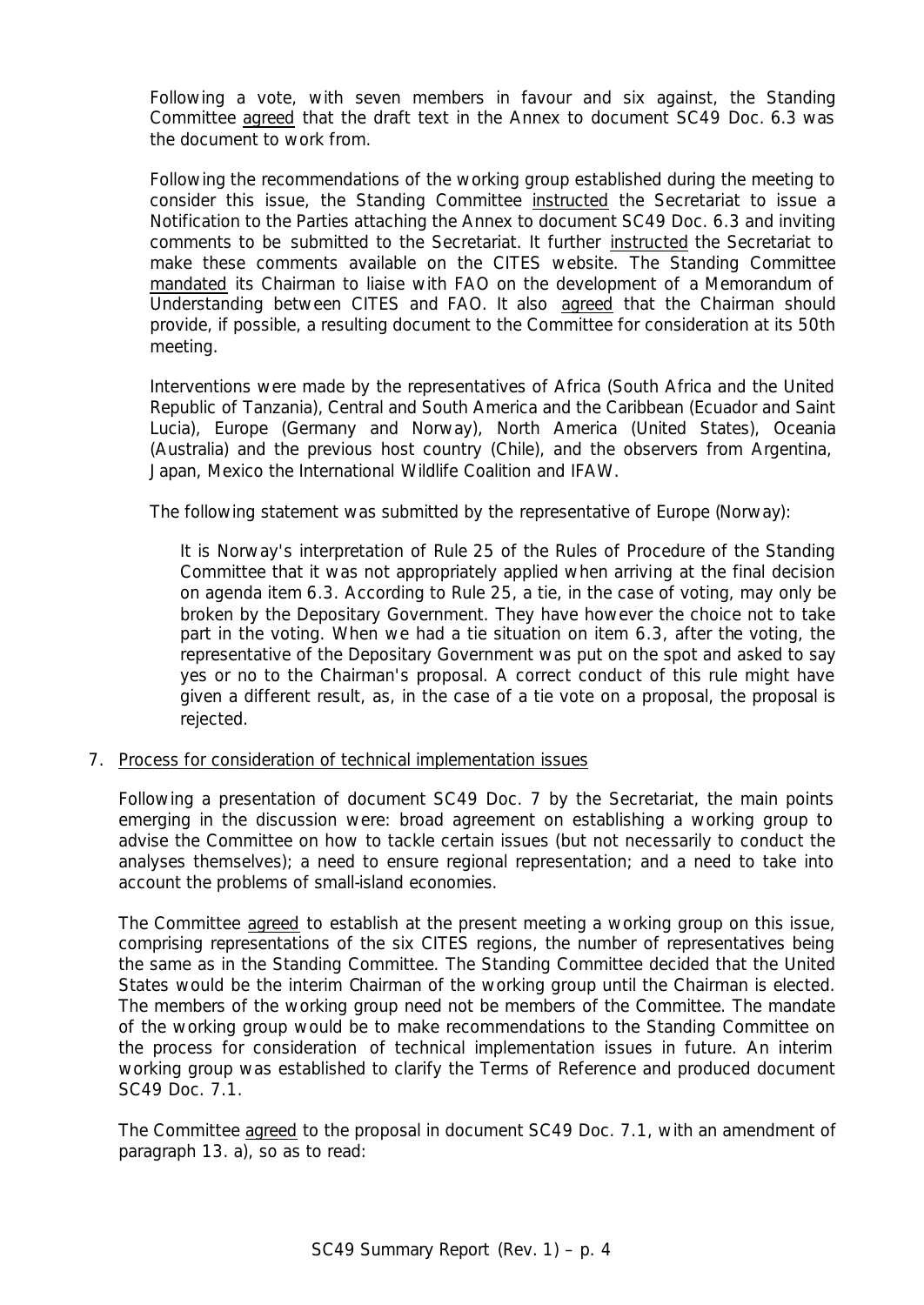*[The Working Group shall] By 15 May 2003 (or as soon as the members are chosen), receive, from the Interim Chairman, a list of technical implementation issues already identified by the Conference of the Parties, the Standing Committee, the Animals Committee, the Plants Committee or Parties but not yet resolved;*

During this discussion interventions were made by the representatives of Africa (South Africa), Asia (China), Central and South America and the Caribbean (Saint Lucia), North America (United States), and Oceania (Australia), and the observers from International Wildlife Coalition and Safari Club International.

## 8. Economic incentives and trade policy

The Committee noted the oral account given by the Secretariat of the financial and methodological progress made in organizing a technical workshop on wildlife trade policies and economic incentives as mandated under Decision 12.22.

Interventions were made by the representatives of Central and South America and the Caribbean (Ecuador) and the Depositary Government, and by the observer from Israel.

# 9. Financial and administrative matters

# 9.1 Development of containment strategies

Document SC49 Doc. 9.1 was introduced by the Secretariat, which planned to produce a document for discussion at the 50th meeting of the Standing Committee. In the ensuing discussion the following points were made.

Regarding point 2.a) of the document, the Secretariat was asked to give a range of options for dealing with the problem of collection of arrears. The Secretary-General indicated that the overall level of the problem was not great but two Parties owed more than USD 150,000 each and he had held meetings with them.

Regarding point 2.b) one Party suggested that Parties should be invited to submit bids to host the Secretariat, to enable an evaluation of the possible savings. The representative of the Depositary Government stated that Switzerland was proud to host the CITES Secretariat and that is was willing to review ways to achieve savings. He stressed that consideration of strategies for containing the budget should focus first on solutions that create the least disruption, and in addition on stricter priority-setting in the work of CITES. He suggested, supported by the Secretary-General, that moving the Secretariat would have a number of negative consequences, including the loss of synergies with other organizations (in particular IUCN) and permanent missions to the UN, the loss of experienced staff members, the costs of moving and replacing staff, etc. It was suggested that inviting bids for a new host country should be a last resort. The representative of the Depositary Government also announced that it was donating CHF 100,000 to the Secretariat for the purchase of computer equipment. The Secretariat clarified that it had not received any offers to relocate its offices.

Regarding point 2.c), one Party stated that further detail was required from UNEP regarding its 13 per cent overhead charge for administration.

Regarding point 2.d), one Party asked the Secretariat to include in its next document an indication of how the Secretariat could make savings on its travel. The Secretary-General noted that many travel requests are refused and that the Secretariat seeks external funding for travel as far as possible.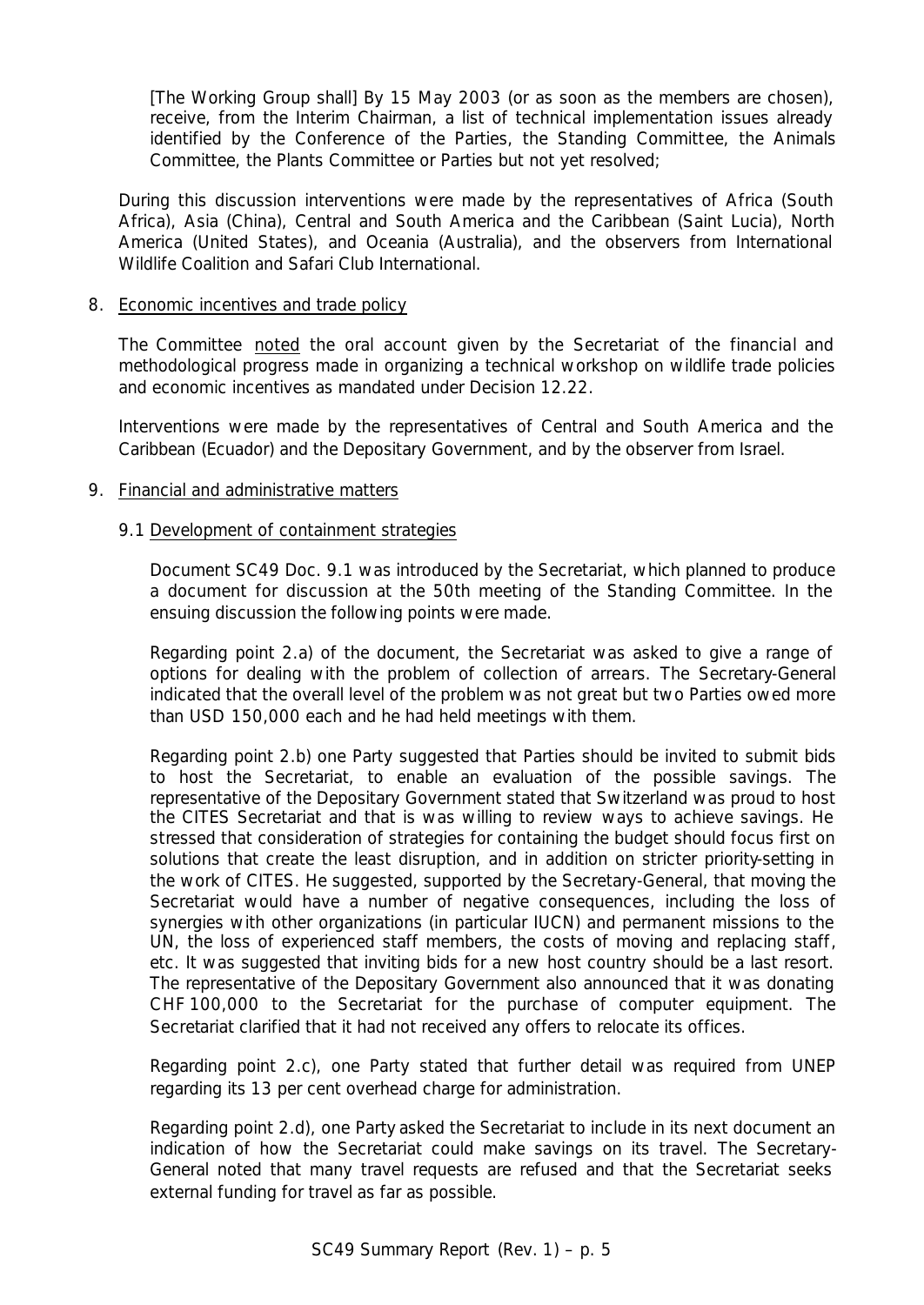Regarding point 2.e), two Parties suggested that the Secretariat should not take initiatives but only implement the instructions of the Conference of the Parties and the Standing Committee. The Secretary-General pointed out that Article XII of the Convention requires the Secretariat to take initiatives and that, moreover, these had on many occasions in the past resulted in the adoption of Resolutions or Decisions that Parties now find essential to the smooth functioning of the Convention.

Regarding point 2.f), one Party suggested that CITES should examine the experiences of other organizations. The representative of the Depositary Government pointed out that since 1984 the CITES Secretariat had been part of UNEP and so covered by the agreement between the United Nations and the Government of Switzerland. He said it was not possible (and in any case not necessary) to conclude a separate host country agreement with the Secretariat.

Regarding point 2.h), some Parties, the Secretariat and one observer felt that translation and interpretation were important and that any savings should not result in reductions in the level of translation and interpretation or in reduced quality.

The Chairman encouraged Parties to send their specific comments to the Secretariat in writing.

It was agreed that the Secretariat should prepare background documents for the 50th meeting of the Standing Committee, taking into account comments made during the present meeting and comments received in writing from Parties subsequently.

During the discussion of this agenda item, interventions were made by the representatives of Central and South America and the Caribbean (Ecuador and Saint Lucia), Europe (Norway) and the Depositary Government, and by the observers from Israel, Mexico, Turkey and the International Wildlife Coalition.

The following statement was submitted by the representative of Central and South America and the Caribbean (Ecuador):

We consider that the possible cost-saving measures related to translation and *interpretation are not acceptable for the region of South and Central America and the Caribbean, given that communication is a priority for this region and that this communication is based on the adequate and timely translation of working documents, as well as on the availability of simultaneous interpretation in as many meetings as possible. In this regard, at the 12th meeting of the Conference of the Parties (CoP12), the region expressed the need to maintain or, if possible, increase the amount allocated to the translation and interpretation budget line. As a matter of fact, some problems arose in certain meetings of the region during CoP12 from lack of simultaneous interpretation.*

The following statement was submitted by the observer from Mexico:

*Amongst the background documentation to be prepared by the Secretariat for discussion by the Finance Sub-Committee at the 50th meeting of the Standing Committee (document SC49 Doc. 9.1, paragraph 4), our delegation suggests the following specific recommendations:*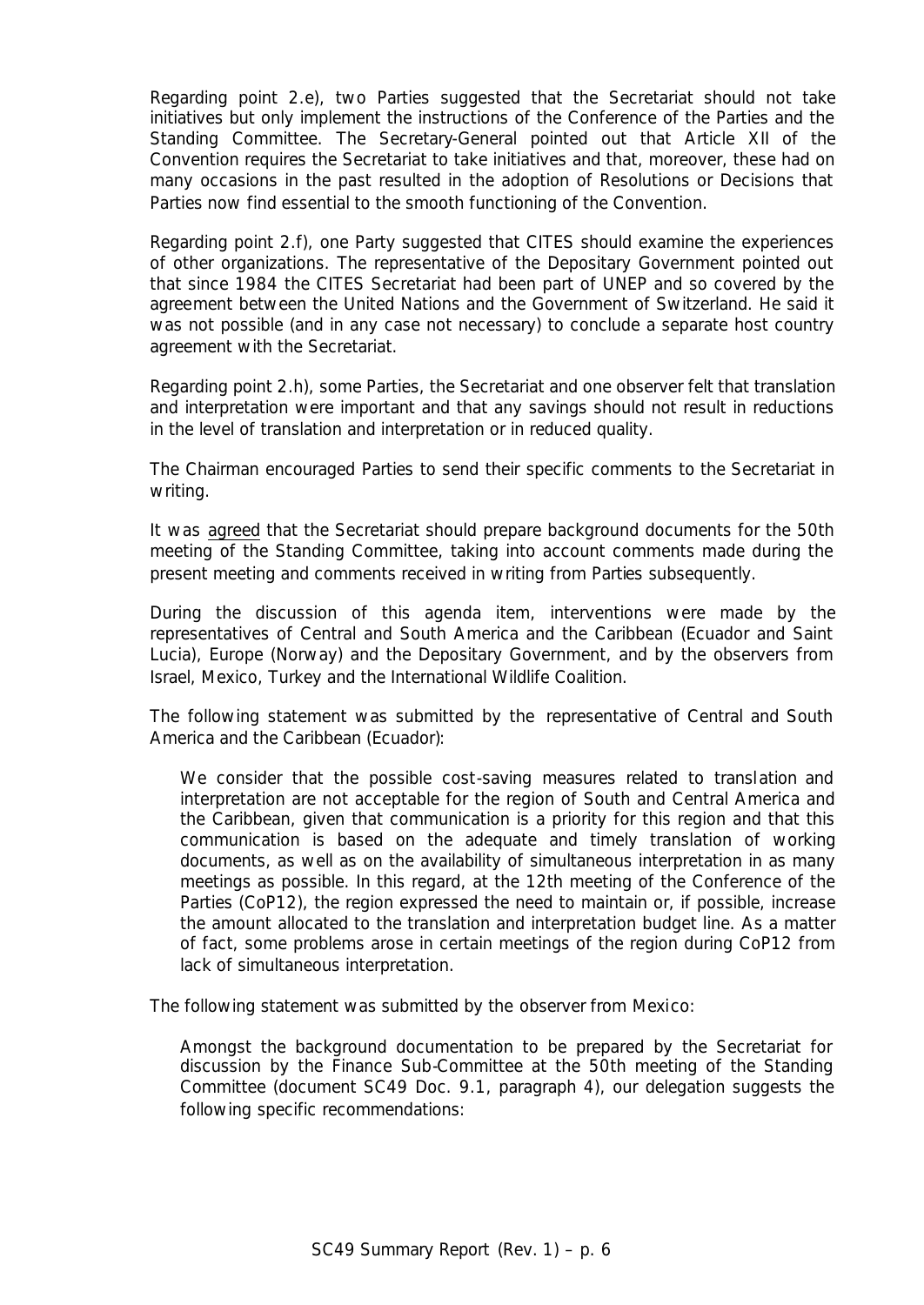# *a) facilitate the collection of arrears through innovative payment strategies and develop an approach for dealing with non-payment of contributions;*

*Request the Secretariat to submit a list of specific options, taking into account the experiences of other organizations and conventions. We need innovative solutions to decrease costs.*

# *b) consider inviting bids for the relocation of the Secretariat to a lower cost location;*

*The Secretariat should send a Notification on behalf of the Standing Committee in which it requests Parties to make proposals to host the Secretariat. The Secretariat should then examine the financial advantages offered by these proposals and submit its conclusions at the next meeting of the Standing Committee.*

# *c) negotiate a reduction in the programme support costs from 13 per cent with the Executive Director of UNEP;*

*Request the Secretariat to initiate negotiations with UNEP to reduce the 13 per cent programme support costs and to indicate what the savings would be under various options (6, 8, 10 per cent, etc.), taking into account the current difficult financial situation.*

*Furthermore, with regard to the MoU with UNEP referred to in agenda item 6.1, and in a revised document to be submitted at the following meeting of the Standing Committee, the Secretariat should explain how this figure of 13 per cent was reached.*

*As far as we know, a similar request was made by the Environment Programme for the Caribbean of the UNEP Regional Seas Programme and this request was supported by Mexico. The Secretariat could calculate what the savings would be if the percentage was lowered to 6 per cent.*

## *d) review overall travel costs and identify means to reduce expenditures;*

*Request from the Secretariat a progress report of the measures adopted in order to make savings under this budget line. The possibility to hold joint meetings, or in Geneva, and to reduce the airline or hotel commissions should also be considered.*

# *e) review any CoP agenda items not requested by the Parties to ensure they are relevant to the meeting Agenda;*

*Several documents submitted by the Secretariat at the CoP were not supported, such as the change in the name of the Convention, and this costs*  time and money. In this regard, Mexico requests from the Secretariat that it *limits itself to the instructions of the Conference of the Parties and of the Committees and that the Standing Committee examine and act as a filter to authorize such new documents.*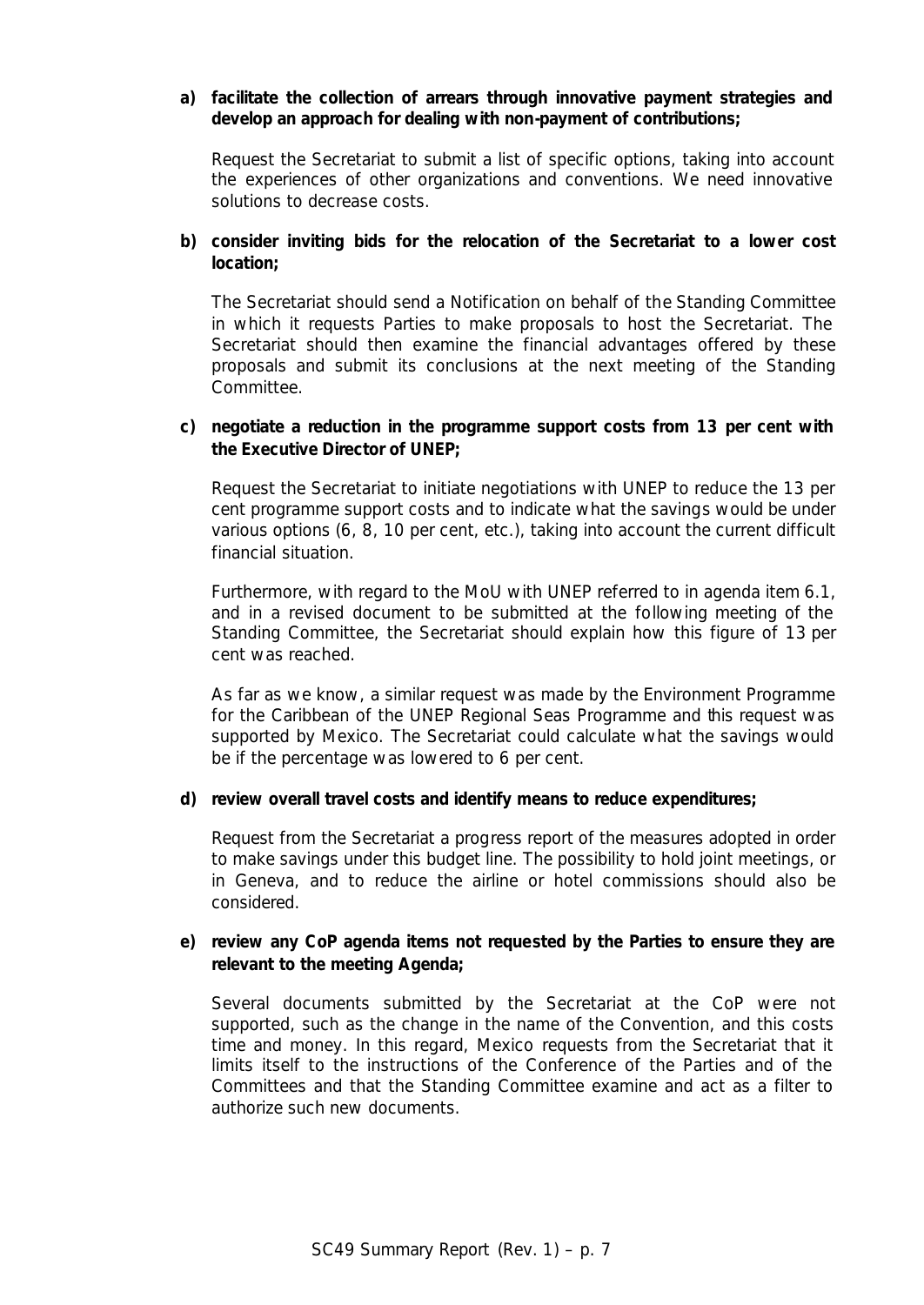# *f) consider increasing the minimum contribution to the CITES Trust Fund;*

## *g) investigate options regarding a Host Country Agreement with Switzerland; and*

*We request from the Secretariat to review all Host Country Agreements for other international conventions organizations based in Switzerland and that they be compared with those in effect in other countries.*

# *h) review possible cost-saving measures related to translation and interpretation.*

*We strongly reiterate the position expressed in Chile with regard to measures to reduce translation and interpretation costs, i.e. we oppose the reduction in the amounts allocated in the budget to translation and availability of documents in the official languages, an equity between languages stressed in Objective 1.12 of the Action Plan of the Strategic Vision of the Convention. It is worth recalling that the delegations of Argentina, Denmark on behalf of the Member States of the European Union, Guinea, Mexico, Senegal and the United Republic of Tanzania opposed the use of a single language in meetings held between meetings of the Conference of the Parties.*

The following statement was submitted by the representative of Central and South America and the Caribbean (Saint Lucia):

*The minimum contribution levels are small, but have probably allowed for a high level of compliance in the past. Raising the contributions of one category of Parties appears inappropriate; even a 100 per cent increase in the minimum contribution would have little overall impact in total revenue for the Trust Fund. Those paying the minimum contribution are the smallest and poorest economies, in most cases undertaking high relative costs for CITES implementation and enforcement due to a small and often inadequate pool of human, financial and other resources.*

*We do not want to implement measures that lead to a contraction of resources put towards CITES implementation at the country level. We therefore need to have significant reasons to change the existing format for relative contribution among countries. Should item (f) be pursued by the Standing Committee, then the countries to be affected should be consulted directly on this issue to determine whether such a change is going to be supported, given country constraints.*

## 9.2 Budget cycle

The Secretariat introduced this topic, stressing the proposal to maintain a three-year budget cycle. The Secretariat planned to convene CoP13 from 3 to 15 October 2004 (this was later revised to 3 to 14 October 2004 in order to avoid an overlap with Ramadan) and thereafter it was proposed that the Conference of the Parties would meet every three years.

The observer from Argentina requested a change to Resolution Conf. 12.1 to reflect the new scale of contributions adopted by the UN General Assembly. The Secretariat pointed out that it could not change Resolution Conf. 12.1, and that the new scale had been adopted by the UN after CoP12 and would have to be agreed by the Conference of the Parties. The new scale (or any that replaced it) would be presented for adoption at CoP13.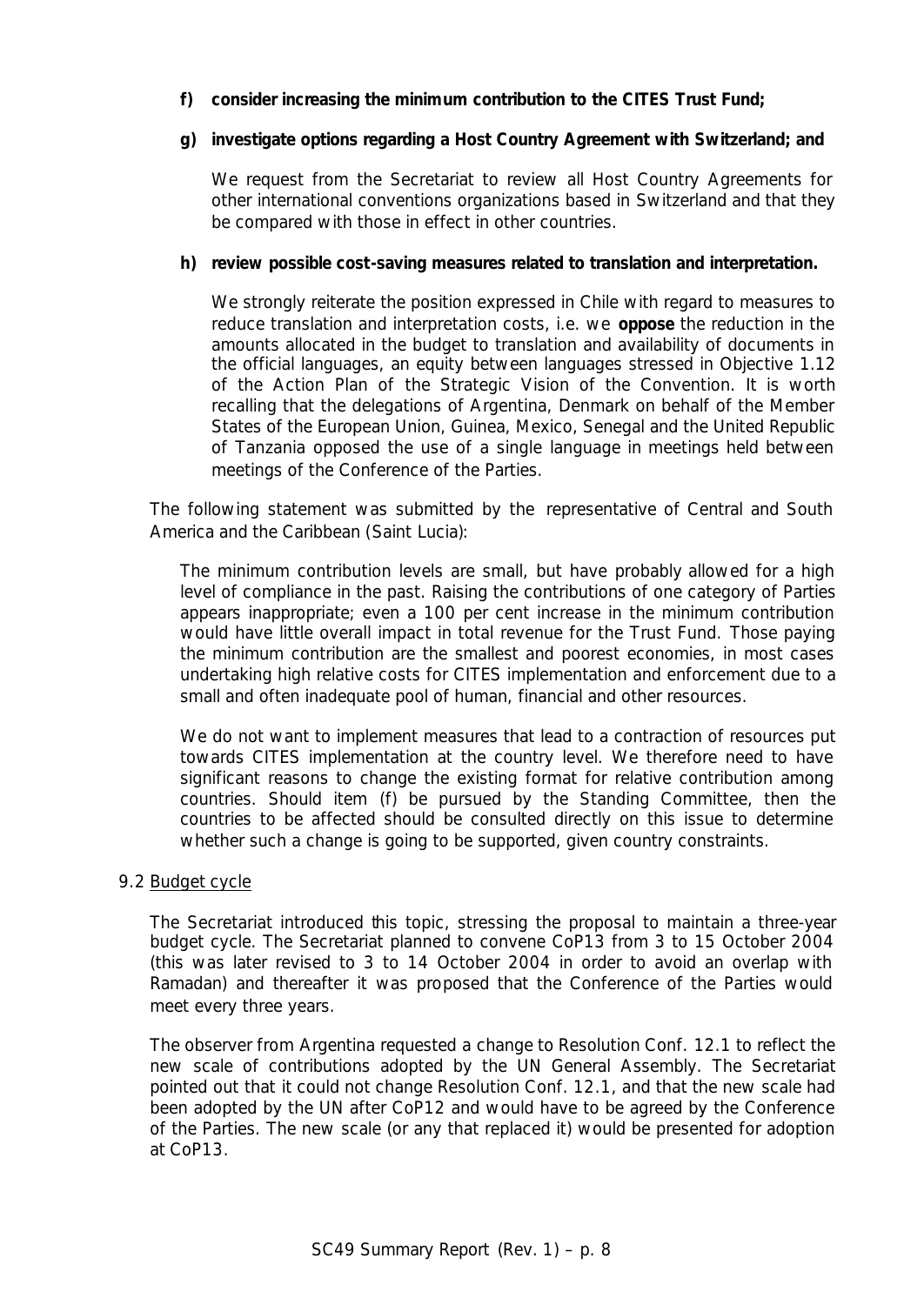The Standing Committee reviewed and endorsed the maintenance of a three-year budget cycle, with the budget for a meeting of the Conference of the Parties in the second year of each triennial budget.

Interventions were made by the representative of Central and South America and the Caribbean (Ecuador) and by the observer from Argentina.

The following statement was submitted by the observer from Argentina:

*At the 12th meeting of the Conference of the Parties, Argentina asked for its current economic situation to be taken into account and requested a decrease in the scale of contributions based on the recommendation of the Committee on Contributions of the United Nations, which was being considered at the time.*

*In Resolution Conf. 12.1, the Conference noted the concern of Parties that face serious economic difficulties and stressed the need to allow for flexibility in application of the UN scale of contributions to the countries concerned.*

*At the 12th meeting of the Conference of the Parties, the delegation of Argentina expressed a reservation regarding the scale of contributions that was recorded in the summary report of the meeting.*

*Mr Chairman,*

*The General Assembly of the United Nations, in its Resolution 57-4 B decided as an*  ad hoc *adjustment that the 2003 assessment rate for Argentina be of 0,969 per cent.*

*Taking into account the above, my delegation requests the Standing Committee that this change be reflected in the indicative scale of voluntary contributions to CITES for the period 2003-2005.*

*My delegation reserves the right to come back on this issue during the present meeting of the Standing Committee.*

## **Interpretation and implementation of the Convention**

## 10. Asian big cats

The Secretariat introduced document SC49 Doc. 10 and reported that China, Indonesia, Malaysia, Myanmar and the Republic of Korea had supplied the reports referred to in Decision 12.30. These Parties had noted that, in order to encourage local communities to support conservation of Asian big cats, they had to address conflict between these species and humans and livestock. They also considered it important to use local people as rangers and to encourage them to report illegal activities. Several of these Parties were keen to develop eco-tourism.

The Secretariat reported that during one of its recent missions to Asia it had noticed that one of the hotel chains that it had contacted earlier in the year had not responded positively and that specimens the export of which would very likely have been contrary to the Convention were still on sale. It was writing to the hotel group again, warning it that it would identify it in its public documents on enforcement issues if no action were taken.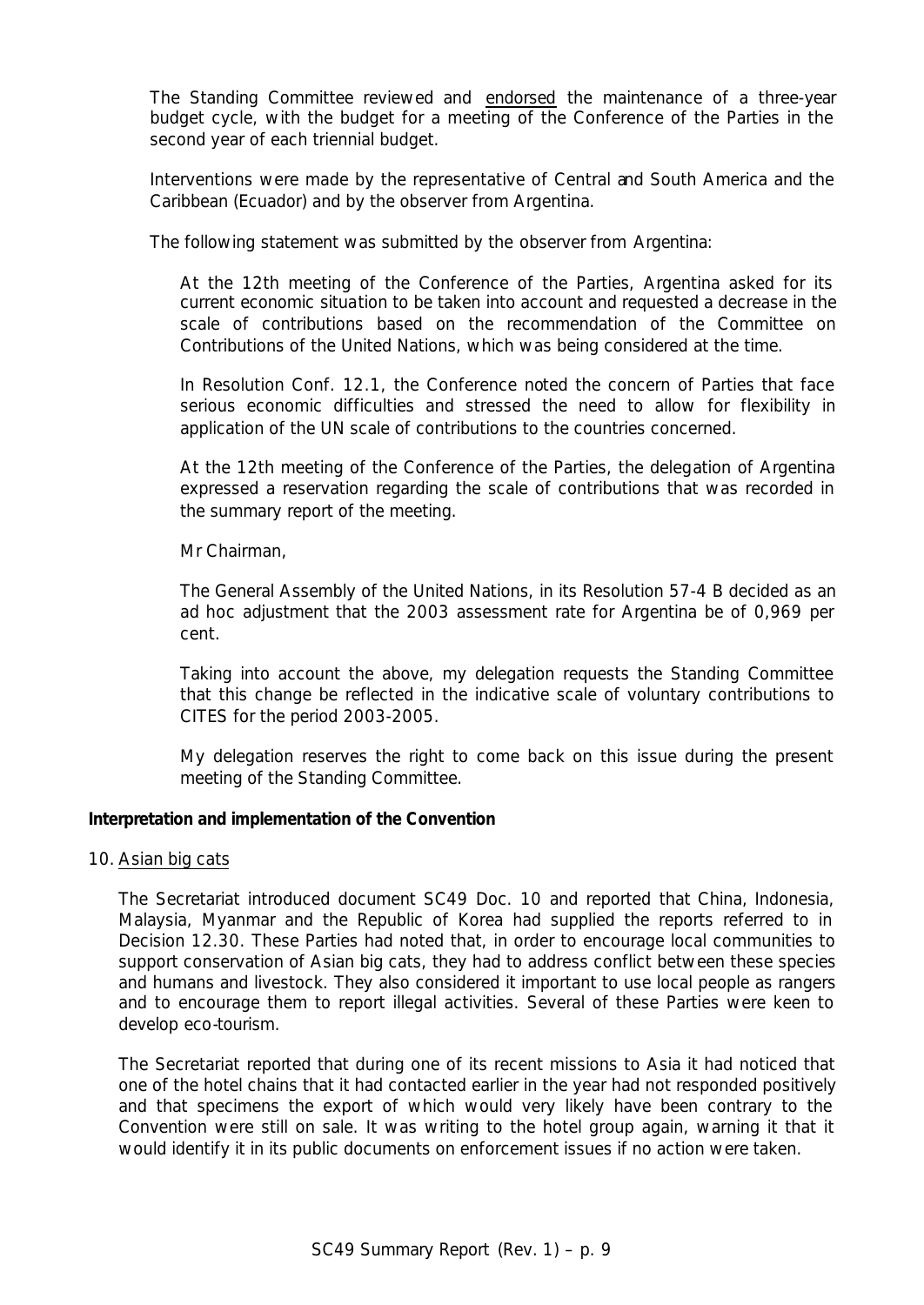Thailand, the next host country, provided an overview of its policies regarding the conservation of the tiger, the leopard and the clouded leopard. It also provided details of its responses to the recommendations of the Technical Team, which had been endorsed by CoP12. The most important of these responses was the establishment of a multi-agency task force to enforce domestic wildlife legislation and CITES. Thailand requested support from appropriate NGOs for tiger population surveys and also from the Secretariat, perhaps in ways similar to what has been done with MIKE for elephants.

The observer from the United Kingdom welcomed the Secretariat's work in relation to hotels and said it was willing to expand awareness campaigns it had engaged in with travel companies to include hotel chains.

The observer from the Environmental Investigation Agency welcomed the progress made by Thailand and suggested the Wildlife Conservation Society as an NGO with considerable expertise in tiger population surveys, from which Thailand could seek assistance.

The observer from the International Wildlife Coalition welcomed the Secretariat's work with hotel chains and offered to follow this up by providing further information to hotel groups. It suggested there was an important role for NGOs to play in supporting the Standing Committee and the Secretariat in such awareness-raising initiatives. The Committee noted the progress made by Parties and the Secretariat in relation to Decisions 12.30 and 12.31. It agreed that the subject would also be discussed at its 50th meeting.

## 11. Elephants

# 11.1 Control of internal ivory trade

The Secretariat introduced document SC49 Doc. 11.1 and explained how it intended to undertake the task directed to it in Decision 12.39. It welcomed a donation of USD 10,000 from WWF to assist in undertaking verification missions relating to the assessment of internal trade in ivory. The Secretariat emphasized that it was aware that verification missions might be needed to supplement its desk-research work. It also pointed out that its work involved addressing existing ivory markets and not simply those that might receive imports from the stockpiles in Botswana, Namibia and South Africa.

Several representatives of Parties and observers commented on the need to undertake assessments promptly and encouraged Parties in whose territory there were traders who might be interested to import ivory from Botswana, Namibia or South Africa to advise the Secretariat of such interest at an early stage. The Secretariat acknowledged that priority consideration would need to be given to any Party that identified itself as a prospective destination. The Secretariat was encouraged to expand the number of countries to be assessed beyond those identified in Decision 12.39 but thought it unlikely that it would be able to do this prior to the 50th meeting of the Standing Committee.

The Standing Committee accepted the report of the Secretariat and deferred further discussion to its 50th meeting.

Interventions were made by the representatives of Europe (Germany), North America (United States) and Oceania (Australia), and the observers from Israel and IWMC.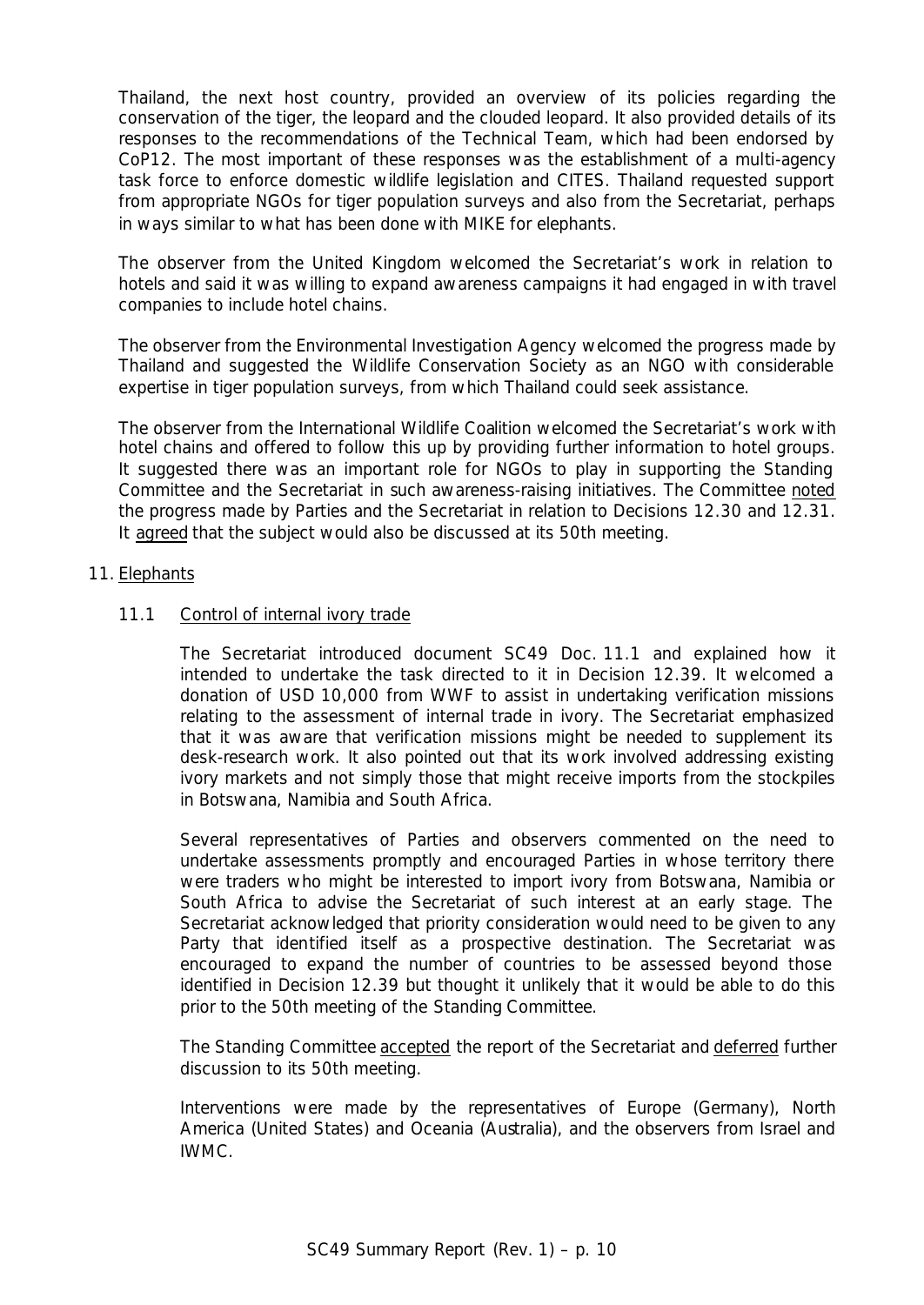## 11.2 Baseline information from MIKE

Pursuant to Decision 12.33, the Standing Committee adopted the definition of MIKE baseline information given in document SC49 Doc. 11.2 (Rev. 1) with the qualification that the population survey should not be older than three years.

The Standing Committee approved the following membership of the renamed 'MIKE and ETIS sub-group': Cameroon, China, Malaysia, South Africa, the United Republic of Tanzania and the United States.

Kenya asked for it to be recorded that they had expressed concerns about the apparent conflict of interest that existed in having South Africa as a member of the sub-group, given that it had been approved to trade ivory at the 12th meeting of the Conference of the Parties. The Secretariat stated that ivory trade was not a matter to be dealt with by the sub-group and, hence, no conflict existed.

Interventions were made by the representatives of Asia (China and Malaysia), Central and South America and the Caribbean (Saint Lucia), Europe (Germany and Norway) and North America (United States), and by the observers from Japan, Kenya and the David Shepherd Wildlife Foundation.

## 11.3 Measures for improving law enforcement coordination between ivory producing and ivory importing States

Following a general discussion of the Secretariat's document, it was agreed that there were points within it that, if re-worded, could be issued by the Standing Committee as recommendations. Several Parties and observers commented on the important role of regional law enforcement agreements. The Secretariat pointed out that existing lines of communication, such as Interpol, the World Customs Organization and the Secretariat itself, had all proved their effectiveness but were under-used. It was agreed that many lessons could be drawn from recent incidents, such as the large seizure of ivory made by Singapore in 2002, and it was acknowledged that the expert group meeting to be organized by the Secretariat would pursue these.

It was agreed that the Secretariat would incorporate relevant observations into the Notification to the Parties that would be issued on this subject.

Japan and the Japan Ivory Association wished it to be noted that they believed that the relevant authorities in Japan had responded effectively to reports of illegal trade in ivory and that the Government of Japan and the ivory industry were committed to combating illicit trade.

The Standing Committee accepted the report of the Secretariat and requested it to prepare a Notification to the Parties incorporating the recommendation made in paragraph 11 but also including the guidance described in paragraphs 5, 6, 7 and 8 of document SC49 Doc. 11.3.

Interventions were made by the representatives of Asia (China), Europe (Germany), North America (United States) and Oceania (Australia), and by the observers from Israel, Japan, the Japan Ivory Association, TRAFFIC and WildAid.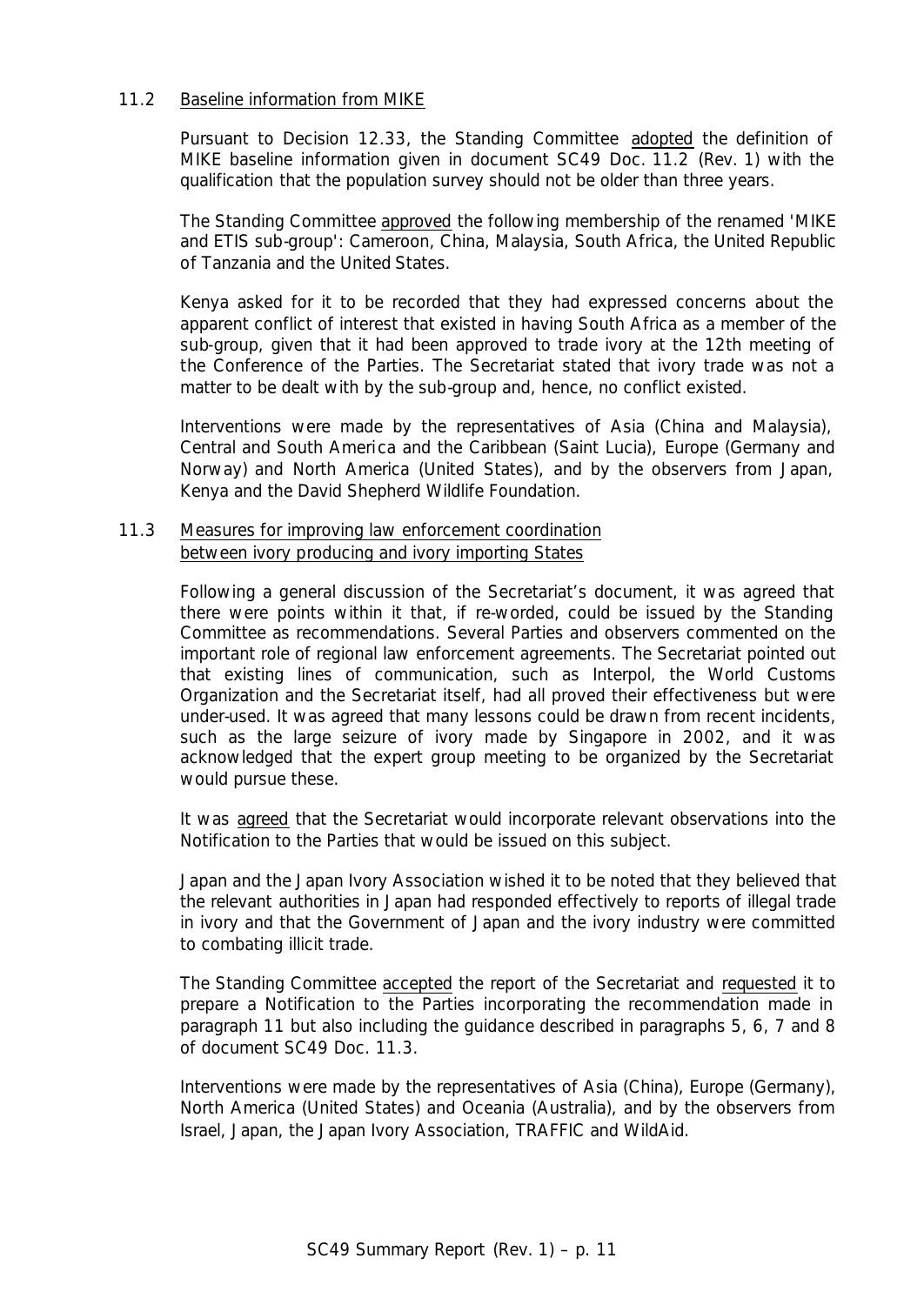# 11.4 Elephants and ivory trade

It was agreed that the Secretariat would prepare a discussion document for the 50th meeting of the Standing Committee that would detail how the Standing Committee might determine that a "detrimental impact on other elephant populations had occurred". This document should integrate the requirements of section 5 vi) of the annotation in the Appendices regarding the African elephant populations of Botswana, Namibia and South Africa, and of Decision 12.34.

The Standing Committee also encouraged any potential trading Party to identify itself so that the Secretariat could conduct its verifications in compliance with section 5 ii) of the annotation.

The representative of South Africa, on behalf of southern Africa, asked that it be noted that document SC49 Doc. 11.4 had not been discussed by the Standing Committee.

Interventions were also made by the representatives of Europe (Germany), North America (United States) and Oceania (Australia).

# 12. Export quotas

The Secretariat presented document SC49 Doc. 12 concerning the implementation of Decision 12.17. The Chairman of the Standing Committee suggested the creation of an intersessional Export Quota Working Group. It was suggested that the working group concentrate on providing practical advice to Management Authorities concerning the monitoring of and reporting on voluntary export quotas and that the chairmen of the Animals and Plants Committees be included in the working group. It was also noted that funds would need to be secured for a meeting of the Export Quota Working Group.

The Standing Committee established at the present meeting an intersessional Export Quota Working Group in compliance with Decision 12.17, comprising representatives of the six CITES regions, the number of representatives per region being the same as for the Standing Committee. The members of the working group need not be members of the Committee. The Standing Committee decided that China would be the interim Chairman of the working group until the Chairman is elected. The Chairman of the working group may invite representatives of non-governmental or intergovernmental organizations.

The Standing Committee noted that Decision 12.72 would be complied with by implementing Decision 12.17.

The interim Chairman of the Export Quota Working Group reported that the group would be composed of the following members:

- \_ Africa: Cameroon (Chairman), Ghana, the United Republic of Tanzania and Zimbabwe;
- \_ Asia: China (Vice-Chairman) and Malaysia;
- \_ Central and South America and the Caribbean: Argentina, Jamaica and Nicaragua;
- Europe: Germany, the Russian Federation and Turkey;
- Oceania: Australia: and
- North America: the United States.

The Chairman would invite the Chairmen of the Animals and Plants Committees as well as representatives of experienced intergovernmental organizations and NGOs such as IUCN, Safari Club International, TRAFFIC and UNEP-WCMC to participate in the working group.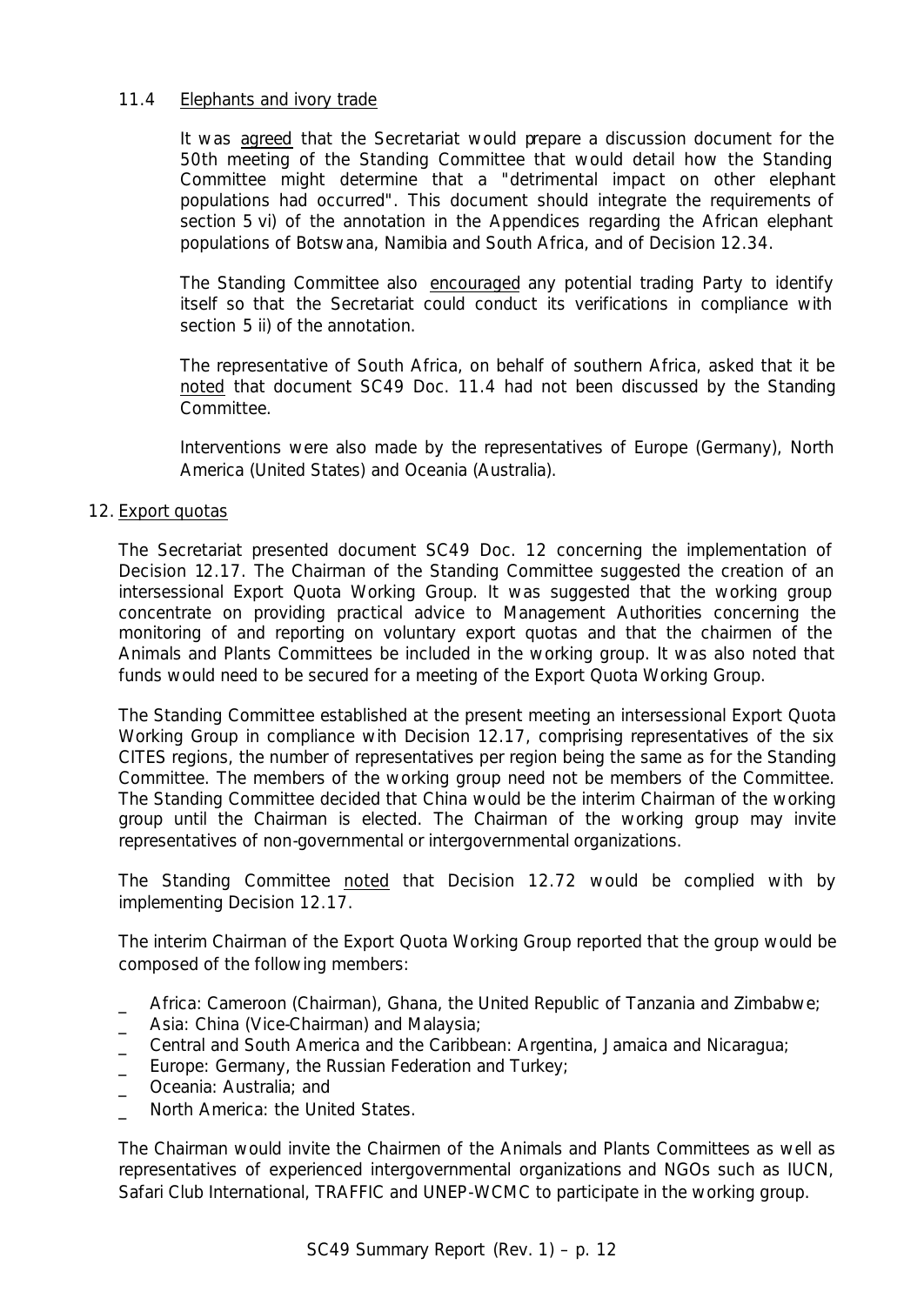The working group agreed to focus mainly on the practical aspects of issues such as the issuance, management and monitoring of permits and the reporting on quotas, and not to deal with scientific aspects of the establishment of quotas for species listed in the CITES Appendices. It would finalize its terms of reference after the present meeting of the Standing Committee. The working group encouraged the Secretariat to issue a Notification to the Parties announcing the creation of the working group and soliciting input.

Interventions were made by the representatives of Asia (China), North America (United States) and Oceania (Australia) and by the observers from Mexico and the United Kingdom.

## 13. Significant trade in specimens of Appendix-II species

The Secretariat reported on measures undertaken by Nicaragua concerning trade in *Dendrobates auratus* and *Dendrobates pumilio*, explaining that the primary recommendations had been formulated by the Animals Committee to clarify the sources of *Dendrobates* frogs exported from Nicaragua, and to ensure that adequate controls would be in place for trade in these specimens. In the opinion of the Secretariat, Nicaragua had addressed these issues and taken appropriate measures where possible, thereby complying with the relevant recommendations formulated by the Animals Committee. The representative of Nicaragua stressed his country's commitment to monitoring the trade in *Dendrobates* frogs, and its willingness to collaborate with the Secretariat in establishing appropriate export quotas and management measures for the species concerned.

The Standing Committee decided that, in accordance with paragraph u) of Resolution Conf. 12.8 on the Review of significant trade in specimens of Appendix-II species, its current recommendation to the Parties to suspend imports from Nicaragua of *Dendrobates auratus* and *Dendrobates pumilio* as contained in Notification to the Parties No. 2001/043 of 9 July 2001 would be withdrawn as soon as Nicaragua established a cautious annual export quota and committed to regular monitoring of the wild populations.

Interventions were made by the representatives of Africa (South Africa), Europe (Norway) and Oceania (Australia).

## 14. Use of certificates in connection with ATA or TIR carnets

The Standing Committee noted an oral report by the Secretariat relating to its discussions with the World Customs Organization and the World Chambers Federation, which had resulted in a lack of support for the proposal in document CoP12 Doc. 52.2. It was agreed, however, that this subject required to be resolved and the Standing Committee agreed that an informal working group, chaired by Italy and consisting of Germany, Switzerland, the United States and the Secretariat, would (working via correspondence or electronically) prepare recommendations for consideration at the Committee's 50th meeting. The working group would take account of the model travelling-exhibition certificate in Annex 3 of Resolution Conf. 12.3 (Permits and certificates) and examine whether sample collections could be regarded as being in transit for the purpose of facilitating their frequent crossborder movements.

## 15. National reports

The Secretariat reported that five Parties (Afghanistan, Djibouti, Liberia, Mauritania and Somalia) had failed to submit annual reports for the years 1999 to 2001, without having provided adequate justification. It further reported that four of these Parties (Afghanistan, Djibouti, Liberia and Somalia) were currently subject to a recommendation to suspend trade.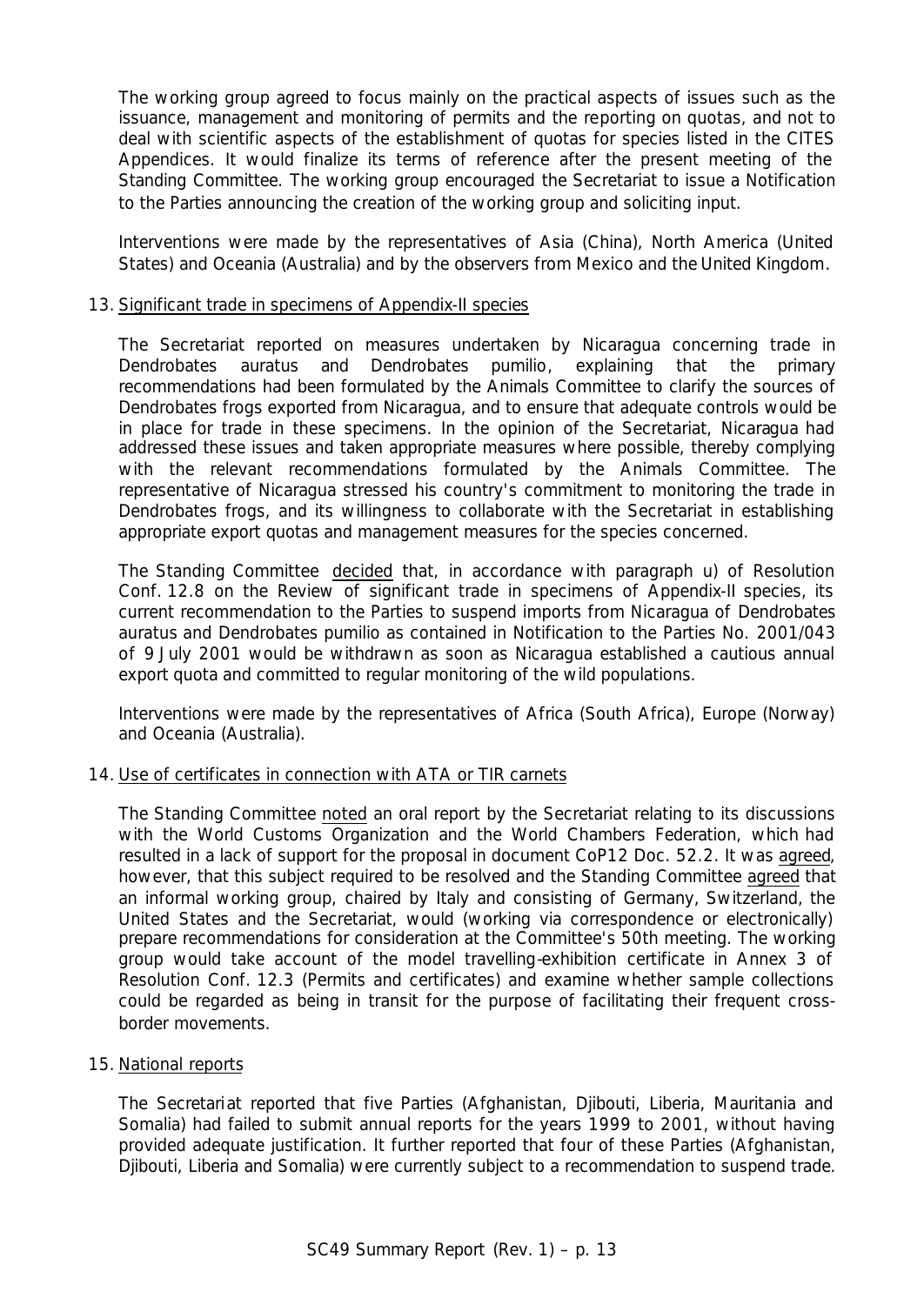(Parties had been informed in Notification to the Parties No. 2002/064 of 19 December 2002.)

During discussion on the establishment of a working group on reporting, the following was noted: the Small Island Developing States should be represented on the working group; no clear guidelines exist on the preparation of biennial reports; a simple and practical approach is needed with regard to reporting; Member States of the European Union have extensive experience on reporting; and new software programmes have made reporting much easier and faster.

The Standing Committee determined that Mauritania had failed, without having provided adequate justification, to submit annual reports for the years 1999 to 2001 and instructed the Secretariat to issue a Notification to the Parties recommending suspension of trade in specimens of CITES-listed species with Mauritania. The Committee agreed to establish an informal working group chaired by the Netherlands and consisting of Fiji, Ecuador, Japan, Saint Lucia and the Secretariat to undertake a review of reporting requirements under the Convention and to prepare a report on its findings and conclusions for the 50th meeting of the Standing Committee. UNEP-WCMC would be invited to participate in the working group.

Interventions were made by the representatives of Central and South America and the Caribbean (Ecuador and Saint Lucia), Europe (Germany), North America (United States), Oceania (Australia) and the Depositary Government, and by the observer from Japan.

#### 16. Guidelines on compliance with the Convention

The Committee generally found the draft guidelines to be a very good basis for further work. However, it was felt that additional consultations were needed. Appreciation was expressed for the comprehensiveness and coherence of the draft guidelines as well as their overall consistency with existing CITES practice. Several Parties nevertheless stated that certain provisions (paragraphs 24-34) were not entirely reflective of current practice and could be deleted before additional consultations were undertaken. Other Parties felt that there were elements of current practice in those provisions and that their deletion would create an imbalance in the text. The Committee ultimately agreed to obtain comments on the text as a whole.

Parties noted that the draft guidelines were oriented to the facilitation and promotion of compliance while continuing to provide for the possibility of targeted trade recommendations, which had been quite effective to date. Some Parties thought the text should clarify the range of possible approaches to compliance, from voluntary approaches to those of a more judicial nature. It was also suggested that the text could be further streamlined and shortened.

The Standing Committee instructed the Secretariat to compile and prepare a summary of the comments received from Parties on the Annex to document SC49 Doc. 16, and to prepare for its 50th meeting revised draft guidelines on compliance with the Convention. It further instructed the Secretariat to issue a Notification to the Parties attaching document SC49 Doc. 16, summarizing the relevant discussions at SC49 and inviting the Parties to provide their comments on the document.

Interventions were made by the representatives of Asia (Malaysia), Africa (South Africa and the United Republic of Tanzania), Central and South America and the Caribbean (Ecuador), Europe (Germany and Norway), North America (United States), Oceania (Australia) and the previous host country, and by the observers from Japan and the United Arab Emirates.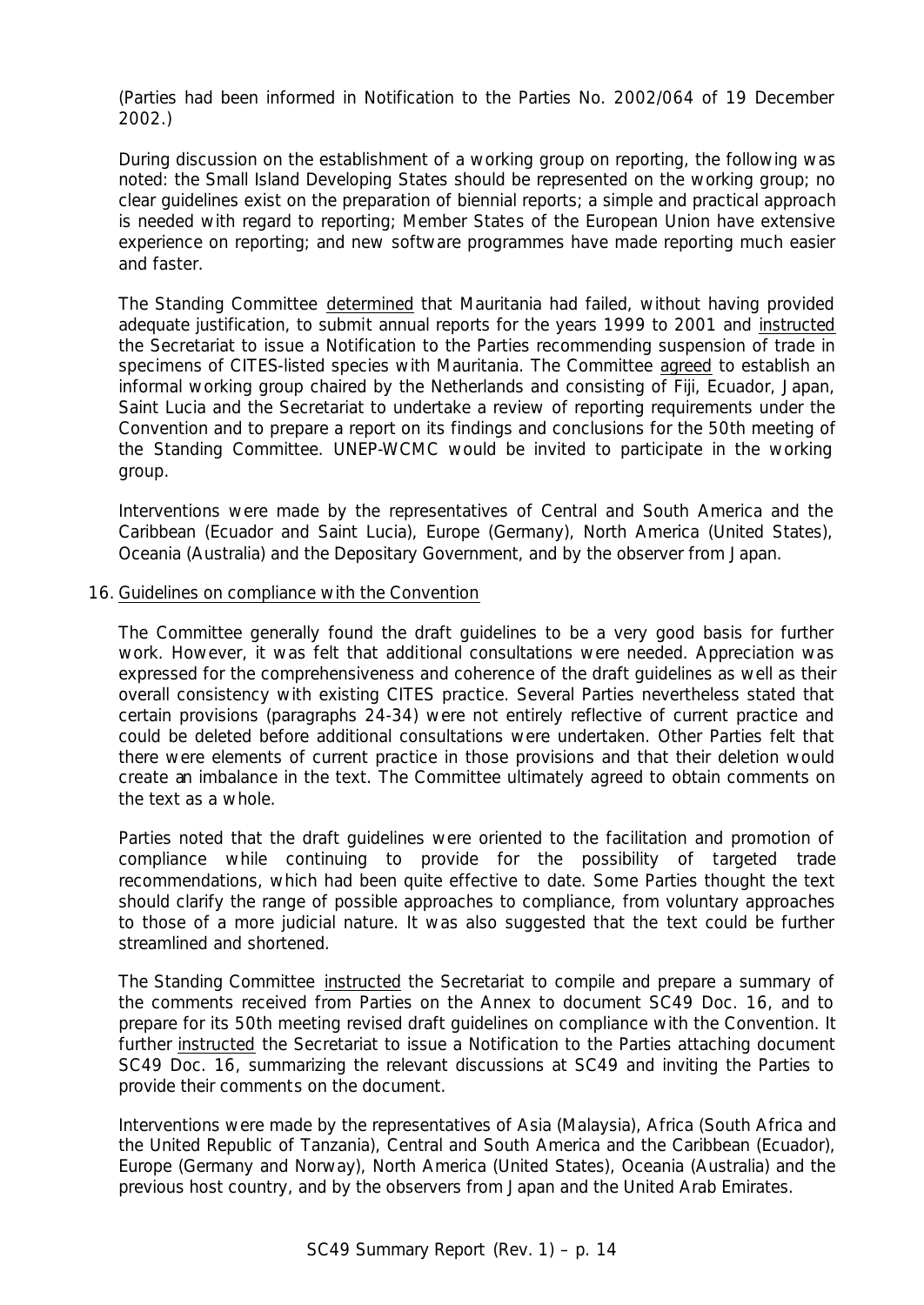## 17. Enforcement matters

During its closed session, the Committee heard an oral report from the Secretariat addressing a range of enforcement issues. Some were of a general nature whilst others related to recent enforcement needs-assessment work by the Secretariat. Finally the Secretariat also provided an update on the ivory seizure made by Singapore in 2002.

The observer from Azerbaijan appreciated the Secretariat's work relating to an enforcement needs-assessment mission and said they were closely studying the recommendations made by the technical team. He explained that several of these required multi-agency action, which had delayed the provision of a detailed response to the Secretariat. He also stated that it was likely that donor support would be needed to implement some of the recommendations and that Azerbaijan would work with the Secretariat to progress these.

The representatives of Central and South America and the Caribbean (Ecuador), Europe (Germany) and North America (United States) and the observer from Paraguay supported the Secretariat's proposal to conduct a technical mission to Paraguay and neighbouring countries and encouraged the Secretariat to undertake this work as soon as possible.

The Secretariat described some of the findings of its mission to Nigeria. In particular, it welcomed the positive response by the Government of Nigeria to the concerns it had raised, especially the decision by the President to establish a Commission of Inquiry. Cameroon reported that it was working closely with Nigeria to improve implementation of the Convention in both countries and in the sub-region.

The Committee noted the oral report of the Secretariat relating to general enforcement issues.

The Committee noted the Secretariat's report that Kazakhstan had responded positively to the enforcement-study team's recommendations.

The Committee noted that Azerbaijan would respond in the near future to the study team's recommendations.

The Committee agreed that the Secretariat should conduct a technical mission to Paraguay and neighbouring countries to assess the sustainability of trade and to provide technical assistance to implement the Convention. The Committee encouraged donors to provide financial assistance to enable the mission to be undertaken.

The Committee noted the Secretariat's oral report regarding Nigeria. It agreed that, by the end of June 2003, Nigeria should provide to the Secretariat a formal response to the recommendations in the mission report. It also agreed that, by the end of October 2003, Nigeria should provide to the Secretariat an action plan outlining how its Government would implement the recommendations. Should Nigeria fail to meet either of these deadlines, the Secretariat should issue a Notification to the Parties recommending a suspension of trade with Nigeria in specimens of CITES-listed species.

#### 18. National Legislation Project

The Secretariat reported on Fiji's enactment of its legislative bill to implement CITES and the recent receipt of the necessary species-specific information to enable the publication of the 2003 coral quota. The observer from Fiji referred to a report, which was subsequently handed to the Secretariat at the meeting, detailing Fiji's progress on the CITES National Legislation Project, the quota for coral export and other compliance issues. Understanding that adequate CITES legislation had been introduced, the Standing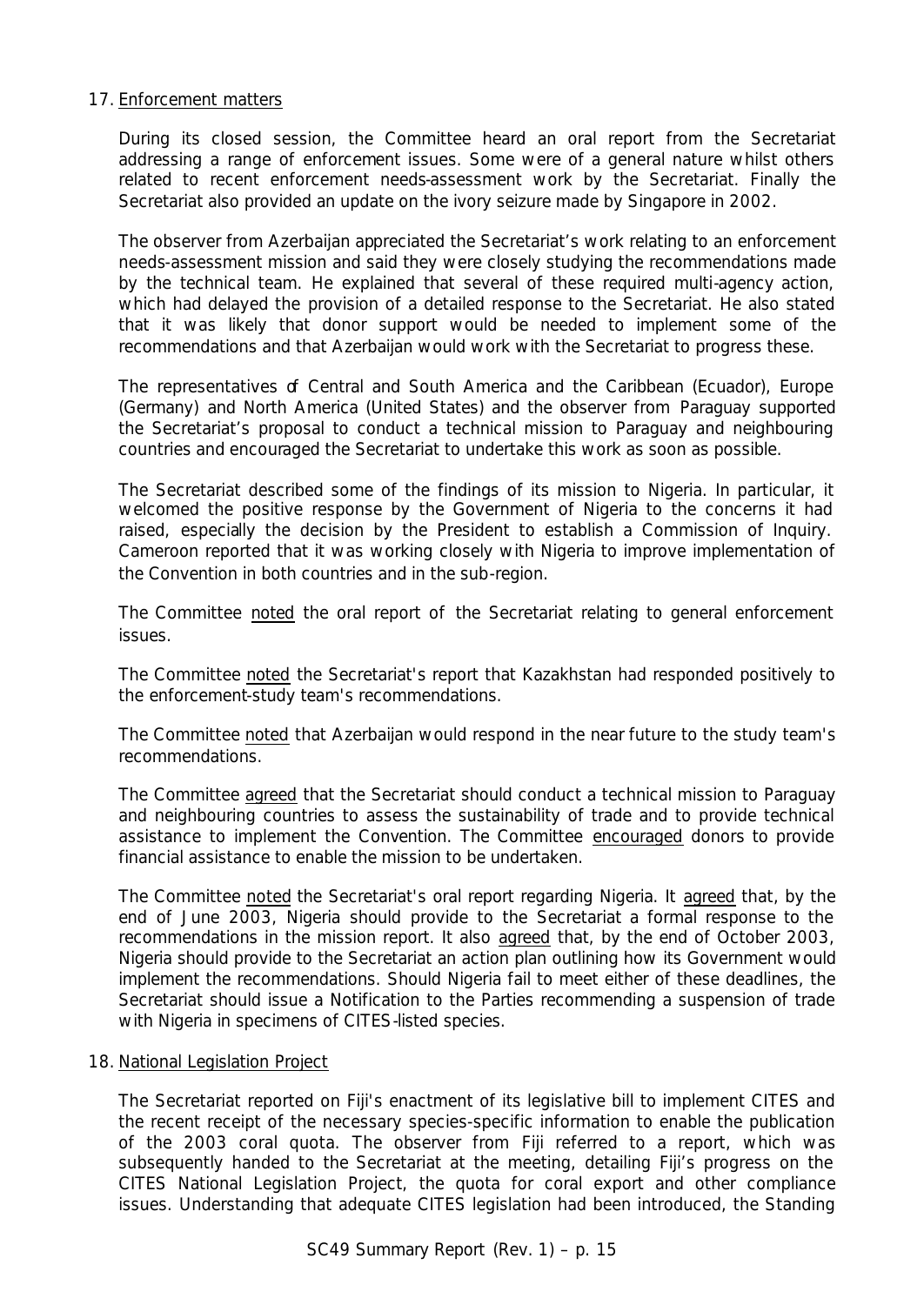Committee congratulated Fiji on having enacted effective CITES legislation before the 31 December 2002 deadline. The Standing Committee requested the Secretariat to verify the matters detailed in Fiji's report and to issue a Notification to the Parties, definitively withdrawing the trade suspension, if all outstanding issues had been fully complied with.

The Secretariat advised that it had recently received from Cameroon comprehensive draft legislation for the implementation of the Convention, on which it was now preparing comments, and that the contract with IUCN Environment Law Centre for the provision of legislative assistance services would be modified to address another priority country such as Côte d'Ivoire. It reported that South Africa and Saint Lucia had submitted new CITES Legislation Plans showing their progress and adjusting their timetables for legislative enactment. It also reported that Hungary, Latvia, Mongolia and Slovakia had provided English translations of their CITES-related legislation.

The Secretariat noted that information on CITES Legislation Plans had been received from Antigua and Barbuda, the Bahamas, Belarus, Georgia, Seychelles, Swaziland, the dependent territories of Saint Helena and Dependencies, and South Georgia and the South Sandwich Islands<sup>1</sup>. It further noted that comments had been provided on draft legislation developed by Nigeria and that a CITES Legislation Plan would be incorporated into the national action plan for addressing enforcement matters (see agenda item 17).

The Secretariat observed that although Parties had been given notice, guidance and sufficient time for submitting a CITES Legislation Plan, many still had not done so. It suggested that a formal caution might be issued by the Committee to bring about compliance. Support was expressed for the issuance of such a formal caution in order to give Parties time to comply and explain the efforts that were currently underway to draft CITES Legislation Plans and legislation (e.g. in Bulgaria, Dominica, Estonia, Grenada, Saint Kitts and Nevis, Saint Vincent and the Grenadines, Trinidad and Tobago and Uruguay).

The Standing Committee agreed to extend the deadline for enactment of legislation by Cameroon, the Dominican Republic, Panama and South Africa, in view of their good legislative progress and to review their progress at its 50th meeting.

The Committee instructed the Secretariat to issue a formal caution to Afghanistan, Algeria, Bangladesh, Belize, Benin, Bolivia, Botswana, Brunei Darussalam, Bulgaria, Burkina Faso, Burundi, the Central African Republic, Chad, the Comoros, the Congo, Côte d'Ivoire, Djibouti, Equatorial Guinea, Eritrea, Estonia, Gabon, the Gambia, Ghana, Grenada, Guinea, Guinea Bissau, Honduras, India, Israel, Jordan, Liberia, Madagascar, Malawi, Mali, Morocco, Niger, Pakistan, Papua New Guinea, Rwanda, Saint Kitts and Nevis, Saint Vincent and the Grenadines, Sierra Leone, Sri Lanka, the Sudan, Togo, Trinidad and Tobago, Tunisia, Uruguay, Venezuela and Zambia:

a) warning them that they are in non-compliance with Decision 12.83; and

ł

b) requesting that a CITES Legislation Plan be submitted to the Secretariat as a matter of urgency so as to inform the Secretariat on the progress to date and on the steps required to meet the 31 December 2003 deadline for the enactment of adequate legislation as required in Decision 12.83.

*<sup>1</sup> A dispute exists between the Governments of Argentina and the United Kingdom of Great Britain and Northern Ireland concerning sovereignty over the Falkland Islands (Islas Malvinas).*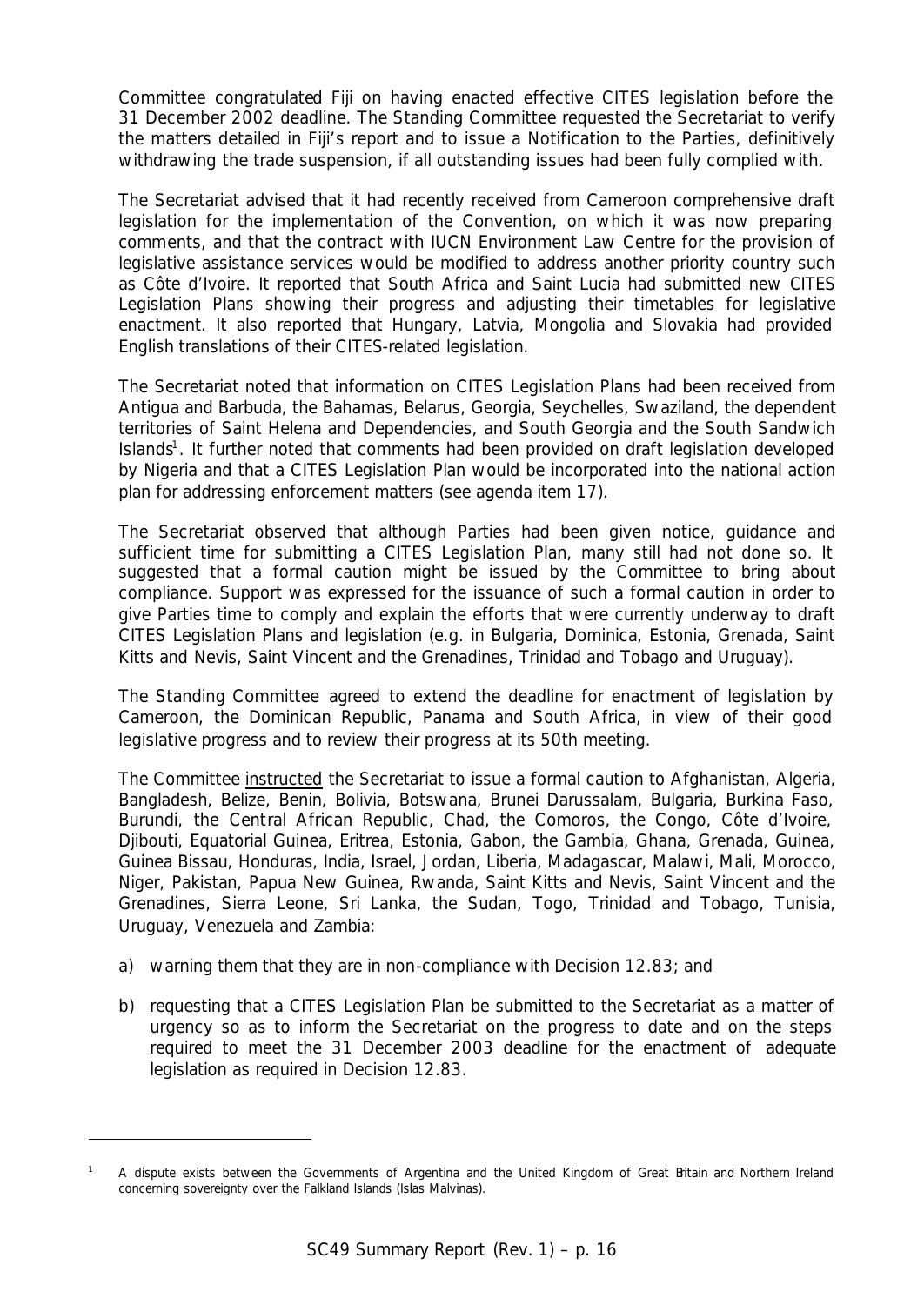The Committee also instructed the Secretariat to issue a formal caution to Cambodia, Dominica, Mauritania, Myanmar, Saudi Arabia, Somalia and Uzbekistan:

- a) warning them that they are in non-compliance with Decision 12.80;
- b) requesting that a CITES Legislation Plan be submitted to the Secretariat as a matter of urgency so as to inform the Secretariat on the progress to date and on the steps required to meet the 30 June 2004 deadline for the enactment of adequate legislation as required in Decision 12.80; and
- c) advising that the Standing Committee will take at its 50th meeting further action that may include recommending restrictions on the commercial trade in specimens of CITESlisted species, in the event of failure for a Party to comply with Decision 12.80.

Interventions were made by the representatives from Africa (Tunisia), Asia (Malaysia), Central and South America and the Caribbean (Ecuador and Saint Lucia), Europe (the Czech Republic and Germany), Oceania (Australia), and the Previous Host Country and by the observers from Argentina and Fiji.

The following statement was submitted by the observer from Argentina:

*The footnote on page 5 of document SC49 Doc. 18 does not follow the text given in Information Circular ST/ADM/SER/A.1084 of 18 March 1996 and in Editorial Directive ST/CS/SER.A/42 of 3 August 1999, both from the United Nations Secretariat, in* relation to double nomenclature and the dispute over sovereignty. Furthermore, there *are discrepancies between the English, French and Spanish versions of this footnote.*

*Consequently, my delegation requests that the following corrections be made:*

*Spanish version:*

*Where it says "... Islas Georgia del Sur y Sándwich del Sur. [Existe una controversia entre los Gobiernos de Argentina y el Reino Unido de Gran Bretaña e Irlanda del Norte acerca de la soberanía de las Falkland Islands/Islas Malvinas]", it should say "Islas Georgias del Sur y Sándwich del Sur. [Existe una controversia entre los Gobiernos de la Argentina y del Reino Unida de Gran Bretaña e Irlanda del Norte acerca de la soberanía de las Islas Malvinas (Falkland Islands)]."*

*French version:*

*Where it says "...les îles de la Géorgie du Sud et Sandwich, les îles Pitcairn et Sainte-Hélène et ses dépendances...", it should say: "les îles Pitcairn et Sainte-Hélène et ses dépendances et les îles de Géorgie du Sud et de Sandwich du Sud...".*

The following statement was submitted by the representative of the previous host country (Chile):

*During the 12th meeting of the Conference of the Parties, held in Santiago in November 2002, our country initiated a study and analysis of its legislation to identify the corrections that may be necessary and to determine what consultations would be needed with the Chilean political and legislative authorities. All the Chilean Management and Scientific Authorities for CITES are represented in the* ad hoc *working group.*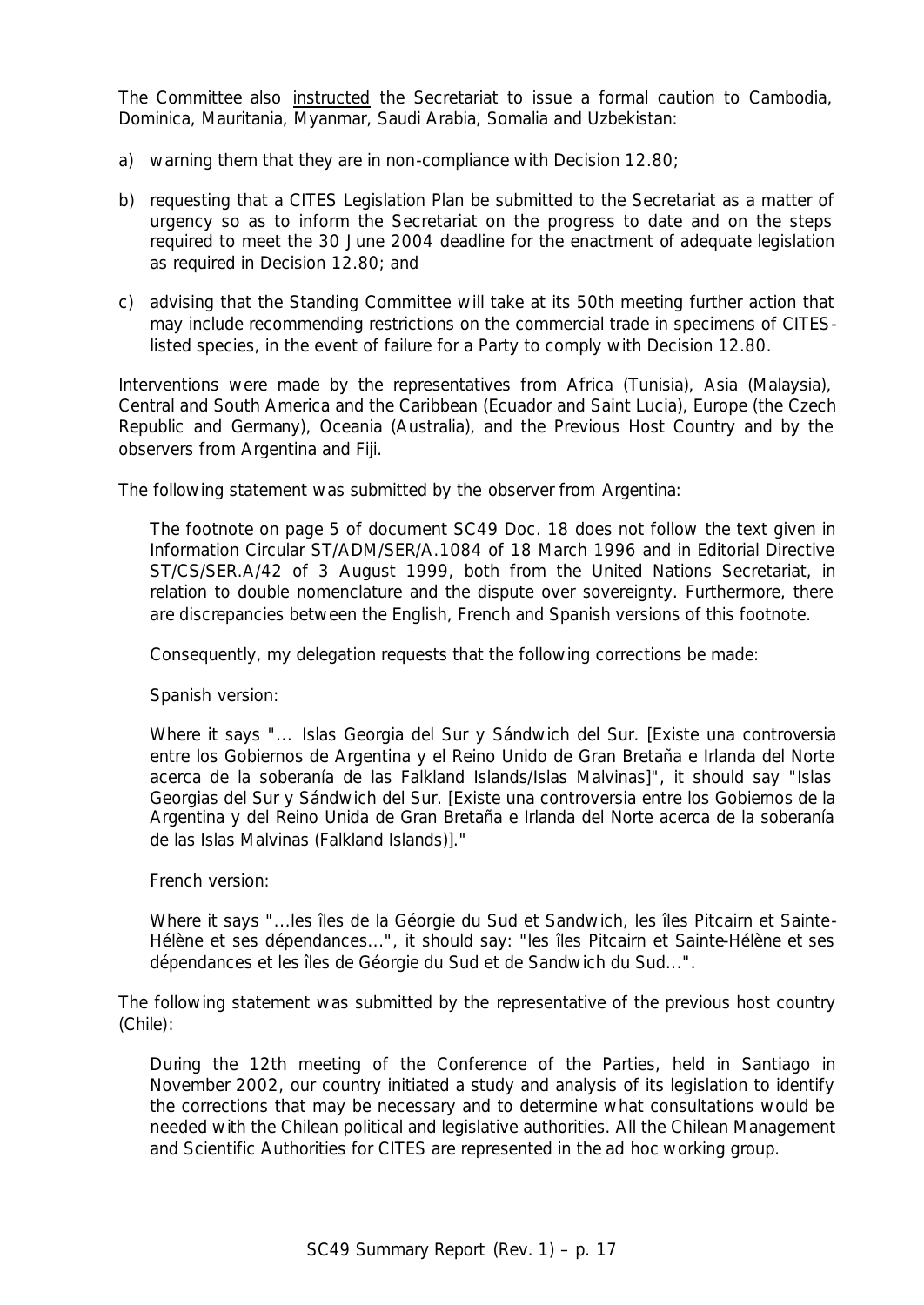*The working group has carried out a detailed review of the legislation in effect and is currently establishing a workplan to improve the national legislation.* 

*In a meeting held last March, and as one of the conclusions of the* ad hoc *working group, it was agreed to establish a national 'CITES-Chile' committee, that will act as a standing coordinator between the Chilean Management and Scientific Authorities and the CITES Secretariat with regard to administrative and political issues relevant to all Management Authorities. The main tasks given to this committee include:*

- *\_ To overview the implementation of CITES in Chile.*
- *\_ To coordinate the national Management and Scientific Authorities.*
- *\_ To promote synergy between CITES and other treaties and conventions related to conservation and sustainable use of wildlife, and to which Chile is party.*
- *\_ To coordinate training on CITES issues in administrative authorities, to help build capacity within each institution as well as between them.*

*Presently, the working group is going to focus on national legislation through the indepth analysis of the CITES legislation in place. Nevertheless, if required, the improvement of this legislation would have to follow the relevant legislative procedure. As in any democratic system, this entails a long, complex and extensive process since it requires the consultation of numerous players involved in theses issues.*

*As a result a considerable amount of time is required in Chile to pass bills into national laws, generally over two years.*

*Consequently, any decision by the Standing Committee involving the adoption of new*  laws will have to take into account, in the case of Chile, a minimum of three years, *which is the time needed to pass a national law.*

## 19. Criteria for amendment of Appendices I and II

Following the presentation by the Secretariat, the Chairman of the Standing Committee explained that the Animals and Plants Committees were requested to report on progress in the implementation of Decision 12.97. Given the timing of the next meeting of the Conference of the Parties, a substantially completed document would need to be presented to the Standing Committee at its first meeting in 2004. The Chairman of the Plants Committee concurred, while noting that it would be difficult to meet the deadline if a large number of species would have to be reviewed to determine whether they would meet the proposed criteria for the inclusion of species in Appendix I or II of the Convention. The Chairman of the Animals Committee added that the text produced by the relevant working group at CoP12 offered a good basis for further work, but had not been finalized. The Chairman of the Standing Committee stressed that the task of the scientific committees should be limited to finalizing the outputs of CoP12 and to reviewing one or very few animal or plant taxa for testing the proposed criteria when deemed necessary. Several participants agreed and one suggested that the Secretariat could create a section on its website with all the relevant background documents and to post the comments received to assist the Animals and Plants Committee.

The Standing Committee agreed that the Animals and Plants Committees should present for comments a draft report on the review of the criteria for amendment of Appendices I and II at the 50th meeting of the Standing Committee. It agreed that the review should focus on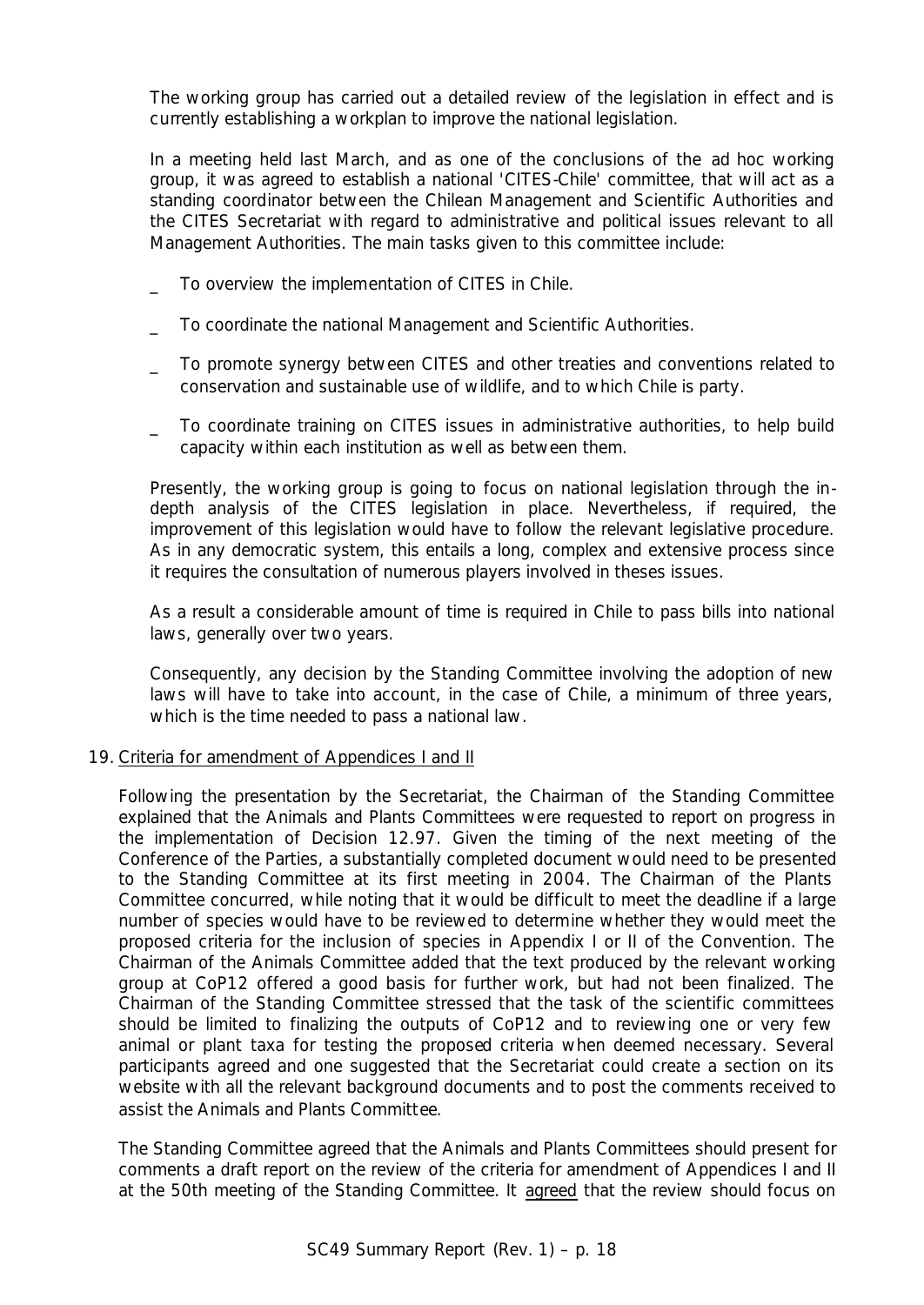the finalization of the text presented in document CoP12 Com. I. 3 and that only a very limited number of taxa should be selected by the Animals and Plants Committees for review to ensure the applicability of the criteria and guidelines. It requested the Secretariat to assist the scientific committees in their coordination of the review, particularly through the CITES website and the issuance of Notifications to the Parties where appropriate.

Interventions were made by the representatives of Europe (Germany and Norway), North America (United States) and Oceania (Australia) and by the observer from Mexico.

#### 20. Periodic review of the Appendices

The Secretariat introduced the agenda item. The Chairmen of the Animals and Plants Committees explained the difficulties in implementing the periodic reviews of the Appendices as mandated in Resolution Conf. 11.1 (Rev. CoP12), stressing the need for a transparent, swift and all-encompassing process that should come to decisions at meetings of the Conference of the Parties. Several participants suggested amendments to the recommendations formulated in document SC49 Doc. 20 and the preparation of a new draft document.

The Standing Committee requested the Secretariat to prepare document SC49 Doc. 20.1 presenting revised recommendations on this item.

Interventions were made by the representatives of Africa (United Republic of Tanzania), Europe (Norway), North America (United States) and Oceania (Australia) and by the observers from Japan and Mexico.

#### 20.1 Revised recommendations

After the Secretariat presented document SC49 Doc. 20.1, some minor amendments to the draft recommendations were proposed and were adopted by consensus.

The Standing Committee agreed to the recommendations formulated in paragraph 2 of document SC49 Doc. 20.1, with the following amendments:

in paragraph g): deletion of "[the Standing Committee and]", and retention of "and keep the Standing Committee informed" to read as follows:

*g) In cases where a review indicates, and the technical Committee concerned agrees, that it would be appropriate to transfer a species from one Appendix to another, or to delete a species from Appendix II, the Animals or Plants Committee should, in consultation with the range States, prepare (or arrange the preparation of) a proposal to amend the Appendices and keep the Standing Committee informed*.

in paragraph j): deletion of "and not be withdrawn" to read as follows:

*j) Proposals resulting from the periodic review of the Appendices must be submitted for decision by the Conference of the Parties.*

Interventions were made by the representatives of Oceania (Australia) and North America (United States).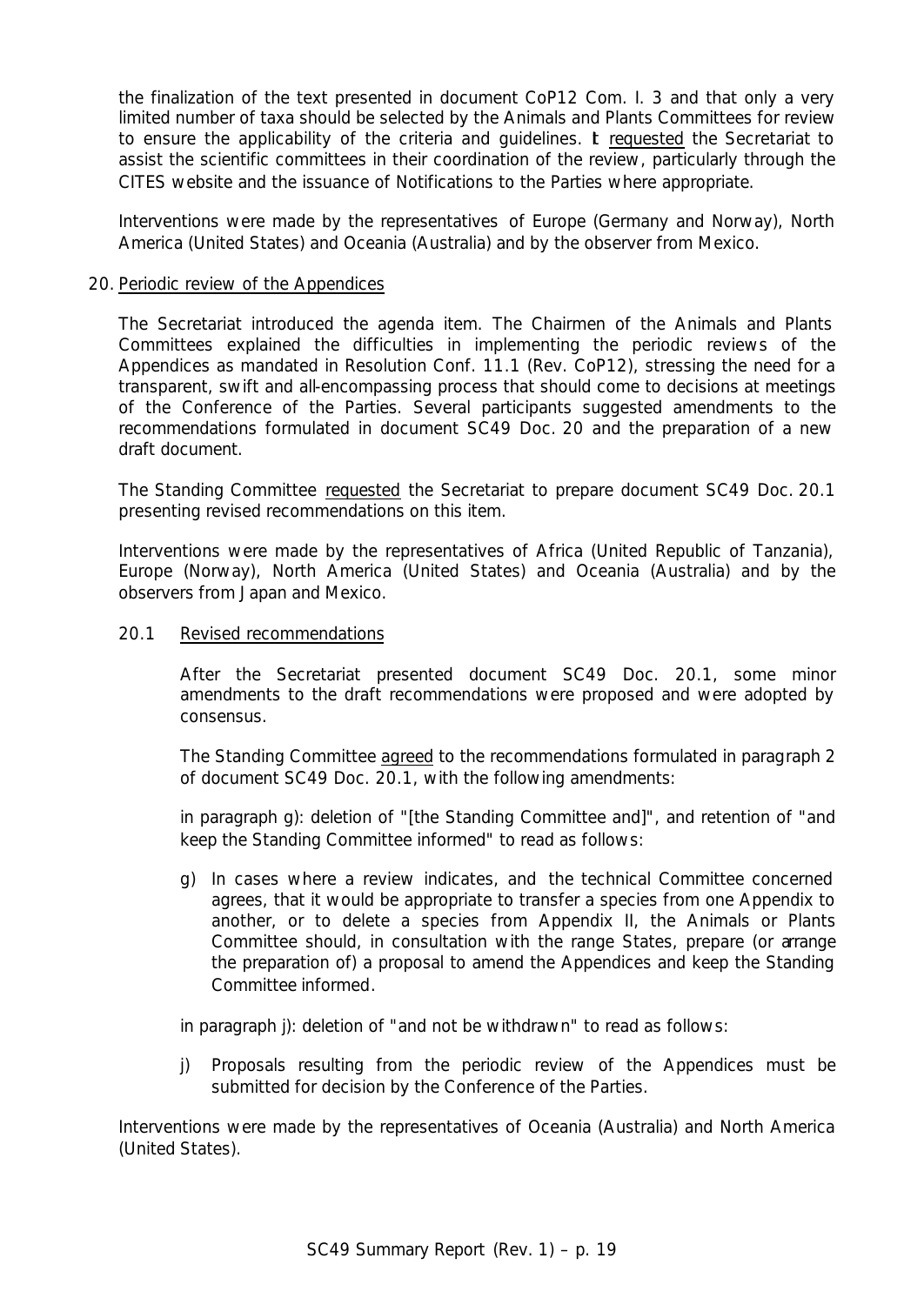## 21. Rescue of live specimens in special circumstances

There was general acknowledgement that this was a difficult subject to address. Some Parties and observers regretted that the Secretariat had been unable to identify specific recommendations but recognized why it was difficult to do so, given issues of sovereignty and the text of the Convention. It was agreed that this should be dealt with by the Secretariat on a case-by-case basis but that it should remain open to suggestions that could lead to the development of specific recommendations. The observer from Egypt wished it to be recorded that he objected in relation to the discussion in relation to matter of the sovereignty of States.

The Committee noted the report of the Secretariat. It recommended that Parties should, where appropriate, continue to seek advice from the Secretariat on a case-by-case basis. It further recommended that the Secretariat be advised of such cases and receive details of how they had been resolved, to help share experience that could be used in the future.

Interventions were made by the representatives of North America (United States), Oceania (Australia) and the Depositary Government, and by the observers from Egypt, Israel, Kenya, the Fund for Animals and the International Wildlife Coalition.

#### **Reports**

#### 22. Financial report for 2002

The main points made by participants in the discussion were that: one Party believed that contributions to the Trust Fund were voluntary; some Parties pay their contributions in instalments; the Secretariat should fill its staff vacancies as quickly as possible; it should also look for ways to make savings.

The Standing Committee noted the report of the Secretariat.

Interventions were made by the representatives of Africa (Cameroon) and Oceania (Australia), and the observers from Argentina, Mexico and the David Shepherd Wildlife Foundation.

The following statement was submitted by the observer from Argentina:

*We wish to refer to the issue of contributions to the CITES Trust Fund – further to our previous statement in relation to agenda item 9.2 – with regard to the amounts quoted in document SC49 Doc. 22 currently under consideration.*

*Regarding this issue, we understand that, given that they are voluntary, contributions to the Trust Fund do not require the authorization of the Standing Committee.*

*The delegation of Argentina wishes to stress the support that our country has always given to CITES. In this respect, we want to point out that the gravity of the current economic situation is of an exceptional nature.*

For reasons previously indicated, we inform that Argentina will make voluntary *contributions for the years 2002 and 2003 in accordance with its budgetary capacities.*

#### 23. Report of UNEP

The Standing Committee noted the report presented by the representative of UNEP.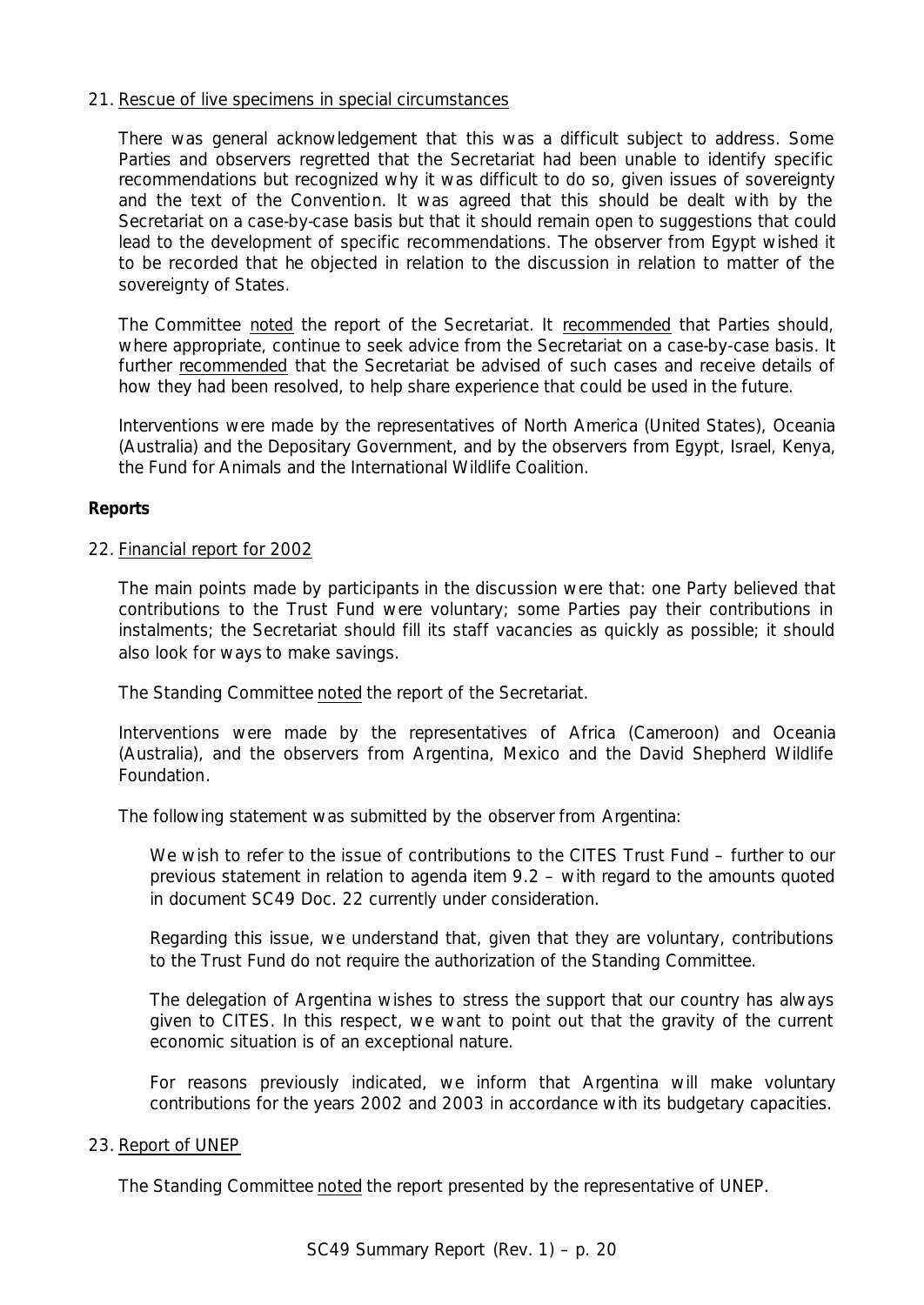## 24. Reports of regional representatives

The representative of Europe (Norway) suggested that for the future it would be useful to have an indication of what the regional reports of Committee members should contain, and the level of detail required.

The Committee accepted the reports of the regional representatives.

# **Concluding items**

## 25. Any other business

In response to a question from the representative of Australia, the Secretariat clarified that the Faroe Islands were covered by the ratification of the Convention by Denmark and hence, the Faroe Islands were bound by the provisions of the Convention. The Secretariat explained that it had notified Denmark and Norway that the recent trade in whale meat between Norway and the Faroe Islands was in violation of the Convention and that the matter would be brought to the attention of the Standing Committee if the trade continued. The Secretariat stated that it would check to ensure that the Faroe Islands, as well as dependent territories of other Parties, were covered by the National Legislation Project.

## a) Preparations for the 13th meeting of the Conference of the Parties

In response to a question from the representative of Europe (Norway), the Secretariat stated that, following discussions with the representatives of the Next Host Country, it was now intending to arrange the dates for CoP13 to finish on 14 October 2004, in order to avoid an overlap with Ramadan.

## b) Secret ballots at meetings of the Conference of the Parties

The representative of Central and South America and the Caribbean (Ecuador) felt that there was a need for further guidance on the rules relating to voting at meetings of the Conference of the Parties. He also stated that during the counting of votes in a secret ballot there should be a representative of the Parties present to monitor the Secretariat. The Secretary-General noted that Ecuador had suggested the same thing at a Bureau meeting during CoP12 and that the Bureau had rejected the idea and had full confidence in the Secretariat to do its job.

The Standing Committee agreed that the Secretariat should prepare a document for consideration at its 50th meeting in response to Decision 12.100, looking at the history of the way in which secret ballots were dealt with in the Rules of Procedure of meetings of the Conference of the Parties and how they have been used in practice, and at the relevant rules and practice of other multilateral environmental agreements.

Interventions were also made by the representatives of Asia (China) and North America (United States) and by the observer from Israel.

## c) Sponsored Delegates Project

The Secretariat reported on the funds raised for the Sponsored Delegates Project and how these funds were used to support the participation of delegates to CoP12. A discussion followed that reiterated the importance of the Sponsored Delegates Project, and it was suggested that future savings on expenditures could allow for a larger number of delegates to be sponsored.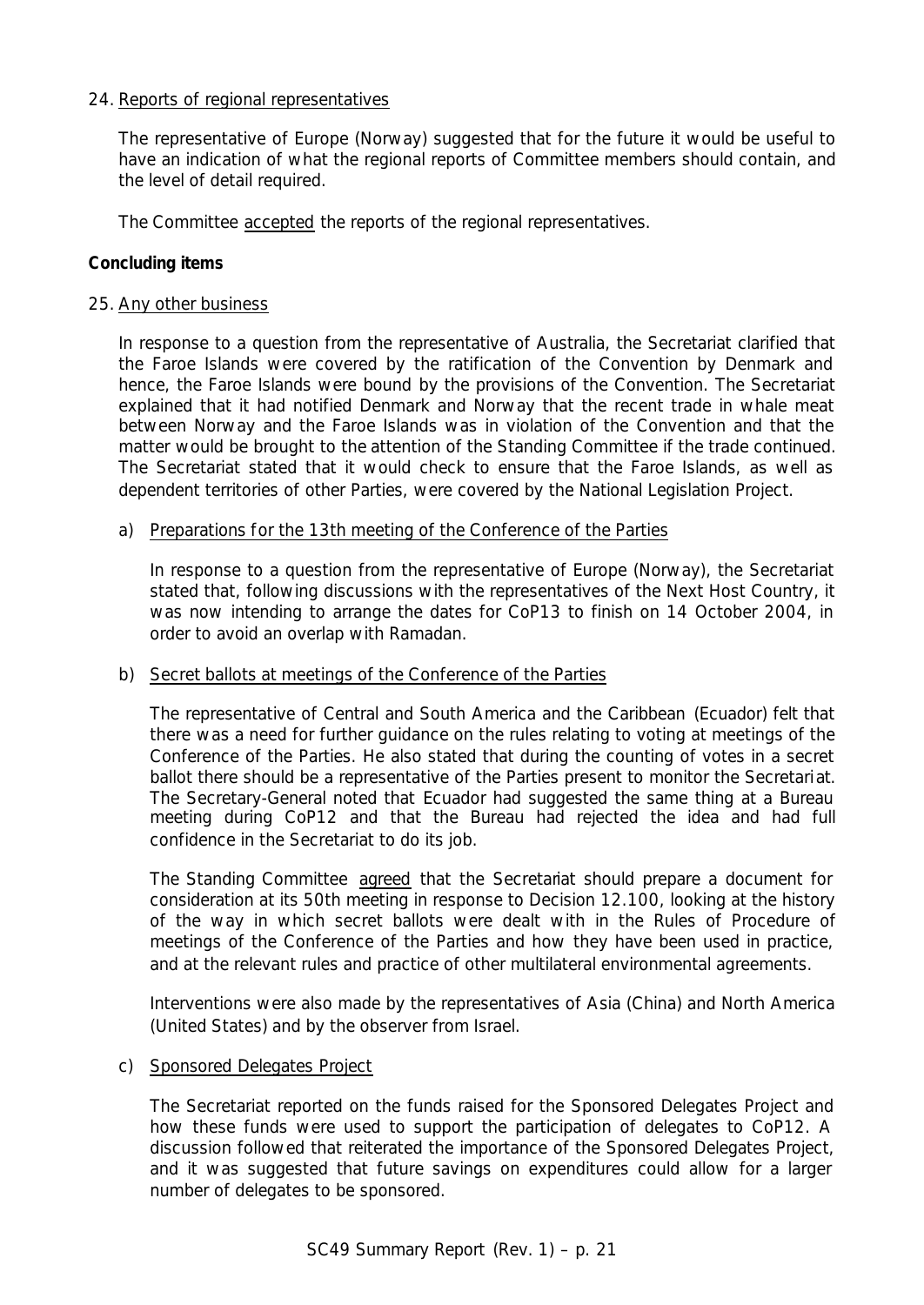It was agreed that the Secretariat should continue the Sponsored Delegates Project to ensure the attendance of delegates at the next meeting of the Conference of the Parties, taking into account comments and suggestions made during the present meeting.

Interventions were made by the representatives of Central and South America and the Caribbean (Saint Lucia), Europe (Norway) and the previous host country, and the observers from IWMC and SSN.

## d) Specimens to be exempted from the provisions of the Convention

The representative of the Depositary Government referred to document SC49 Inf. 5, a copy of proposal 12.1 from CoP12. This had been presented at CoP12 by the Depositary Government on behalf of the Standing Committee but after some opposition had been withdrawn for technical reasons. The Depositary Government wanted to solve the technical problems and present a revised proposal for consideration at CoP13. In the discussion that followed, some Parties supported the proposal, one Party expressed fundamental objections to it, and others wanted time to study the matter. It was noted that the World Health Organization had expressed concern that there might be CITES controls on vaccines when they contain even an infinitesimally small proportion of the original material from animals of a listed species.

The Committee agreed to reconsider this matter at its 50th meeting.

During the discussion, interventions were made by the representatives of Asia (China), Central and South America and the Caribbean (Ecuador), Europe (Germany), North America (United States) and Oceania (Australia) and by the observers from Mexico and the United Kingdom.

## e) Ivory seized in Singapore

The Committee agreed that this had been addressed sufficiently during its closed session on the agenda item of enforcement matters.

## f) Role of the Secretariat in dialogue meetings

This topic was introduced by the observer from Kenya, who proposed that the Standing Committee request the Secretariat to draft terms of reference regarding the organization and conduct of dialogue meetings. The Secretariat drew attention to the 'Proposed rules of procedure for future African elephant range state dialogues' contained in document CoP12 Doc. 20.1, and indicated that this could be generalized to apply to dialogue meetings for other species. During the discussion that followed, it was in particular stressed that dialogue meetings, by their very nature, should not be too rigidly structured, and must provide the opportunity for free and frank exchanges of views without the pressures that exist on delegations during meetings of the Conference of the Parties. It was pointed out that terms of reference could usefully address the activities to be conducted in preparation for a dialogue meeting, including the timing, who is to be invited, the selection of the Chairman and so forth.

The Committee instructed the Secretariat to prepare a discussion paper on this issue, and on the general terms of reference for the organization and conduct of dialogue meetings, for consideration at its 50th meeting.